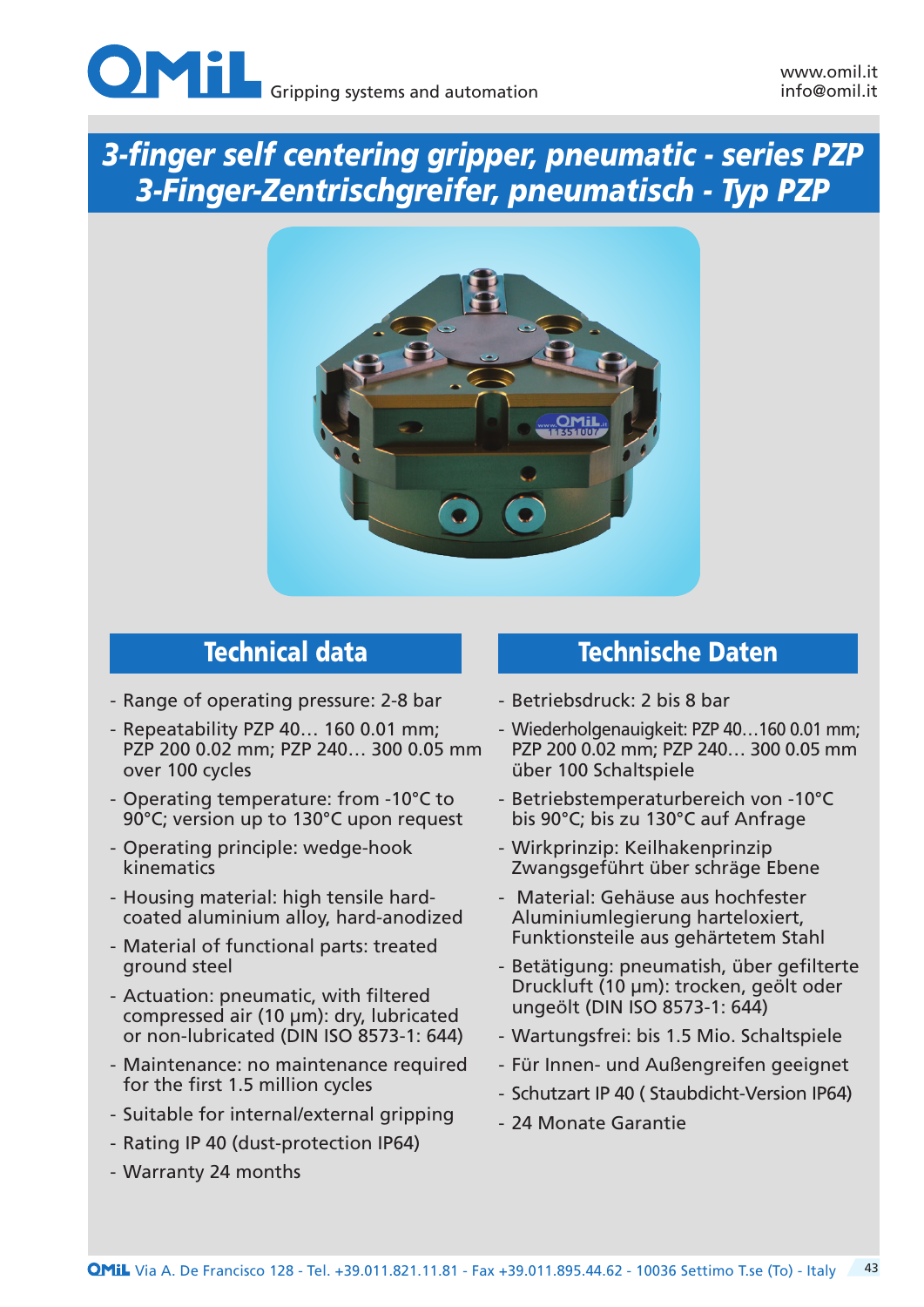

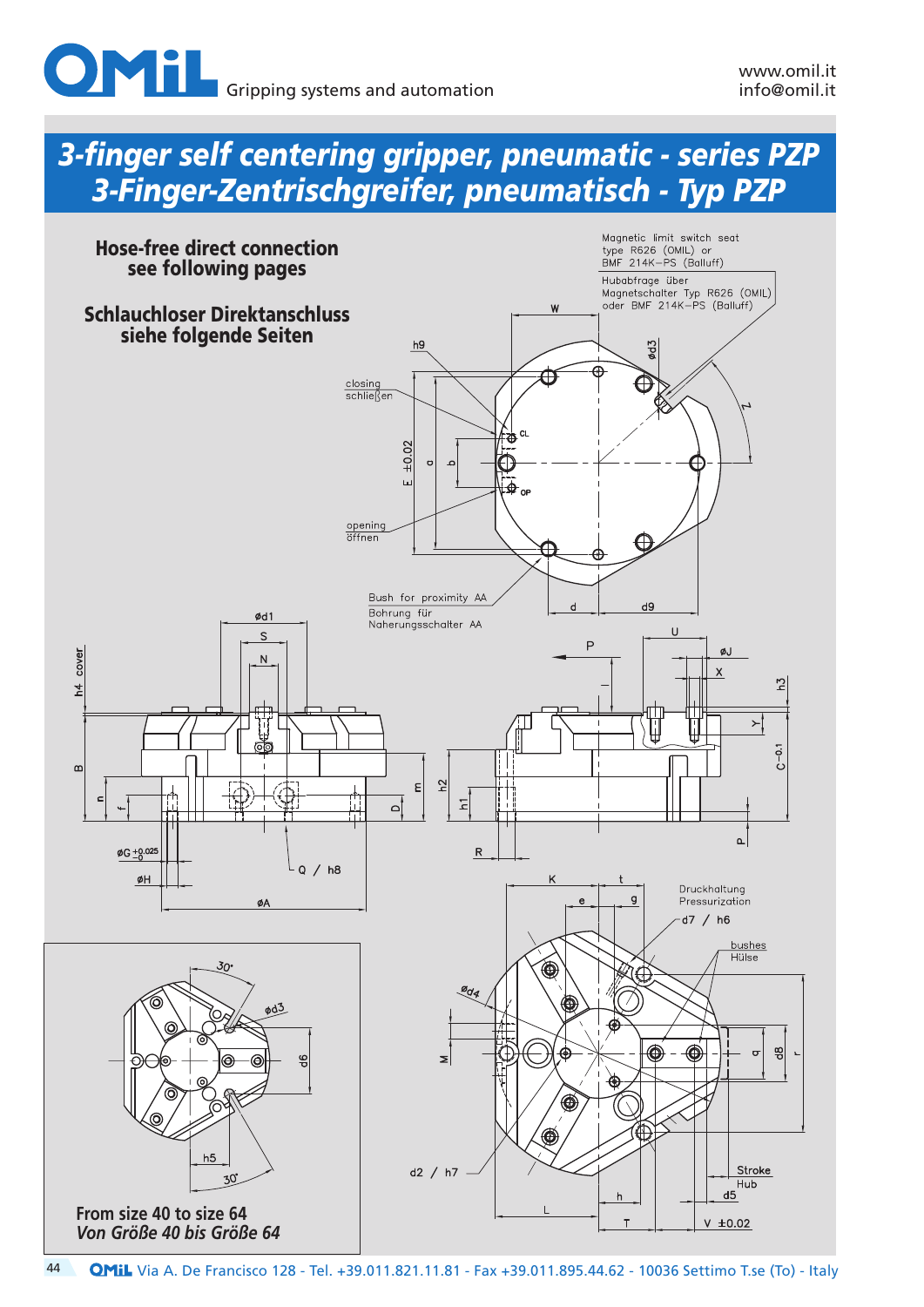

| <b>Type</b><br><b>Typ</b> |     | $\overline{A}$ | B     | C                | D                | E   | G              | н    |                 | L     | M              | N              | P              | $\mathbf{o}$   | R                  | S    | C1   | C <sub>2</sub> | U    | $\mathbf{V}$ |
|---------------------------|-----|----------------|-------|------------------|------------------|-----|----------------|------|-----------------|-------|----------------|----------------|----------------|----------------|--------------------|------|------|----------------|------|--------------|
| <b>PZP</b>                | 40  | 40             | 25,8  | 27,2             | 8                | 36  | $\overline{2}$ | 2,5  | 4               | 22    | M <sub>3</sub> | $\overline{7}$ | 3,1            | M <sub>3</sub> | Ø3,3               | 9    | 13   |                | 14,8 | 8            |
| <b>PZP</b>                | 50  | 50             | 32    | 34               | 10 <sup>10</sup> | 45  | 3              | 3,3  | 5               | 27    | M <sub>5</sub> | 10             | $\overline{4}$ | M <sub>3</sub> | M4                 | 14,8 | 15,5 | 17             | 18,6 | 12           |
| <b>PZP</b>                | 64  | 64             | 41,3  | 43,3             | 10,3             | 56  | $\overline{4}$ | 5,5  | 6               | 32,5  | M <sub>5</sub> | 11             | 4,5            | M4             | M <sub>6</sub>     | 16   | 17,5 | 17,5           | 20,7 | 13           |
| <b>PZP</b>                | 80  | 80             | 47,3  | 49,3             | 13               | 70  | 5 <sup>5</sup> | 6,6  | 8               | 40,5  | M <sub>5</sub> | 13             | 5,3            | M4             | M <sub>8</sub>     | 17   | 22   | 22             | 26,1 | 16           |
| <b>PZP</b>                | 100 | 102            | 57,3  | 59,3             | 16,3             | 90  | 5              | 6,6  | 10 <sup>1</sup> | 50,5  | 1/8            | 15             | 6,3            | M <sub>5</sub> | M <sub>8</sub>     | 22   | 27,5 | 27,5           | 32,7 | 20           |
| <b>PZP</b>                | 125 | 125            | 65    | 67               | 16               | 112 | 6              | 6, 5 | 10 <sup>1</sup> | 63    | 1/8            | 18             | 6              | M <sub>5</sub> | M10                | 28   | 35   | 35             | 39   | 24           |
| <b>PZP</b>                | 160 | 160            | 78    | 81               | 18,5             | 146 | 6              | 6,6  | 14              | 83,5  | 1/8            | 22             | 6, 5           | M <sub>5</sub> | M <sub>10</sub>    | 36   | 45   | 45             | 50   | 32           |
| <b>PZP</b>                | 200 | 200            | 93,7  | 96               | 25,5             | 184 | 8              | 8,5  | 16              | 105   | 1/8            | 32             | $\overline{7}$ | M <sub>5</sub> | M <sub>12</sub>    | 40   | 49   | 48,3           | 63   | 40           |
| <b>PZP</b>                | 240 | 240            |       | 125,8 128,1 33,5 |                  | 220 | 8              | 8,5  | 16              | 121,8 | 1/4            | 38             | 11,5           | M <sub>5</sub> | Ø13                | 47   | 57   | 57             | 69   | 44           |
| <b>PZP</b>                | 300 | 300            | 143,6 | 146              | 33,5             | 270 | 10             | 10,5 | 22              | 155   | 1/4            | 45             | 15             | M8             | $\varnothing$ 17,5 | 57   | 79   | 79,5           | 81   | 46           |

|            | <b>Type</b><br>Typ | Z            | Y   | $\mathbf x$                 | $\mathbf K$ | W               | a             | $\mathbf b$     | $\mathbf d$        | Q,          | d,             | $d_{\rm s}$ | $d_{\lambda}$ | $d_{\rm g}$    | $d_{\epsilon}$ | $d_{\rm s}$    | $d_{\rm s}$ | $d_{\circ}$      | e    | f                 | $\mathbf{q}$ |
|------------|--------------------|--------------|-----|-----------------------------|-------------|-----------------|---------------|-----------------|--------------------|-------------|----------------|-------------|---------------|----------------|----------------|----------------|-------------|------------------|------|-------------------|--------------|
| <b>PZP</b> | 40                 |              | 6.1 | M <sub>2.5</sub> 17.25 16.2 |             |                 |               | 12              | $\prime$           | 20          | M <sub>2</sub> | 4,2         | 52            | 3,5            | 22,6           | M <sub>3</sub> | 13,5        |                  | 7,8  | 8                 | 3,9          |
| <b>PZP</b> | 50                 |              | 8,5 | M <sub>3</sub>              | 22          | 18,5            |               | 15              | $\prime$           | 24,5        | M2             | 4,2         | 65            | 3,3            | 27             | M <sub>5</sub> | 17,3        |                  | 10   | $12 \overline{ }$ | 5            |
| <b>PZP</b> | 64                 |              | 10  | M4                          | 28          | 25              | 53,7          | 18              | 15,5 27,4 M2,5 4,2 |             |                |             | 76            | 4              | 34,5           | M <sub>5</sub> | 17,3        | 14               | 10,5 | $12 \overline{ }$ | 5,2          |
| <b>PZP</b> | 80                 | $38^\circ$   | 10  | M <sub>5</sub>              | 35          | 32 <sub>2</sub> | 61,8          | 18              | 17,8               |             | 36 M2,5 4,2    |             | 96            | $\overline{4}$ | $\prime$       |                | M5 22,5     | 35,7             | 13   | 17                | 6,5          |
| <b>PZP</b> | 100                | $42^{\circ}$ | 14  | M <sub>6</sub>              | 45          | 42              | 88            | 24              | 25,4               | 42          | M <sub>3</sub> | 4,2         | 120           | 5,85           | $\prime$       |                | M5 27,7     | 50,8             | 16   | 18                | 8            |
| <b>PZP</b> | 125                | $42^\circ$   | 14  | M <sub>6</sub>              | 56          | 53              | 105,6         | 30 <sup>°</sup> |                    | $30,5$ 53,4 | M3             | 4,2         | 150           | 7,5            | $\prime$       | M5             | 34,6        | 61               | 20   | <b>20</b>         | 10           |
| <b>PZP</b> | 160                | $42^\circ$   | 17  | M <sub>10</sub>             | 73          | 67,5            | 136           | 38              | 39,25              | 74          | M <sub>3</sub> | 4,2         | 190           | 9              | $\prime$       | M5             | 43,3        | 78,5             | 25   |                   | 20,5 12,5    |
| <b>PZP</b> | 200                | $44^\circ$   | 17  | M12                         | 92          |                 | 87,5 171,5 46 |                 | 49,5               | 82          | M <sub>3</sub> | 4,2         | 250           | 13,5           | $\prime$       |                | M5 60,6     | 99               | 35   | 25                | 17,5         |
| <b>PZP</b> | 240                | $44^\circ$   | 21  | M12                         | 110         |                 | 105 193,1     |                 | 54 55,75 99,5      |             | M <sub>3</sub> | 4,2         | 290           | 14             | $\prime$       | M5             |             | 70,1 111,54 40,5 |      | 27                | 20,2         |
| <b>PZP</b> | 300                | $44^\circ$   | 28  | M <sub>16</sub>             | 130         |                 | 123 238,2 64  |                 | 68,75              | 126         | M <sub>3</sub> | 4,2         | 345           | 16             | $\prime$       | M <sub>5</sub> |             | $95,3$ 137,5     | 55   | 33                | 27,5         |

|            | <b>Type</b> | $\mathbf h$     | h.   | h.,  | h,             | $h_{\scriptscriptstyle A}$ | $h_{s}$ | $h_{\epsilon}$ | h, | h.  | $h_{\alpha}$   |    | m    | $\mathbf n$ | q    | r     | t    | AA             | version (mm)                                    | <b>Stroke for</b><br>code $1 \mid \text{code 2}$ |
|------------|-------------|-----------------|------|------|----------------|----------------------------|---------|----------------|----|-----|----------------|----|------|-------------|------|-------|------|----------------|-------------------------------------------------|--------------------------------------------------|
|            | <b>Typ</b>  |                 |      |      |                |                            |         |                |    |     |                |    |      |             |      |       |      |                | <b>Hub pro</b><br><b>Version (mm)</b><br>cod. 1 | cod. 2                                           |
| <b>PZP</b> | 40          | 9,35            |      | 18,5 | 2              | 1,2                        | 13,5    | 3,5            | 4  | 3,2 | M <sub>3</sub> | 20 | 17,3 | 13,5        | 11,5 | 29,9  | 8,6  | $\prime$       | 2,5                                             |                                                  |
| <b>PZP</b> | 50          | 11,7            | 10   | 22   | $\overline{2}$ | 1,5                        | 16,1    | 6              | 5  | 3,2 | M <sub>3</sub> | 20 | 21,1 | 16          | 15   | 38    | 11   |                | 4                                               | 2                                                |
| PZP        | 64          | 13,3            | 14   | 28,3 | 2,5            | 1,5                        | 20,5    | 6              | 6  | 4,2 | M <sub>4</sub> | 25 | 26,8 | 17,3        | 18   | 48,5  | 14   | M <sub>5</sub> | 6                                               | 3                                                |
| <b>PZP</b> | 80          | 16,4            | 17,3 | 32,3 | 2,5            | 1,5                        |         | 6              | 6  | 4,2 | M <sub>5</sub> | 25 | 30,3 | 21,3        | 21   | 60,6  | 17,5 | M <sub>8</sub> | 8                                               | $\overline{4}$                                   |
| <b>PZP</b> | 100         | 20,3            | 19   | 39,3 | 3              | 1,5                        |         | 6              | 6  | 5,3 | M <sub>5</sub> | 32 | 36,3 | 26,3        | 27,7 | 77,9  | 22,5 | M <sub>8</sub> | 10                                              | 5                                                |
| <b>PZP</b> | 125         | 26,7            | 21   | 44   | 3              | 1,5                        |         | 6              | 6  | 5,3 | M <sub>5</sub> | 32 | 41,6 | 27,5        | 31,7 | 97    | 28   | M8             | 13                                              | 6                                                |
| <b>PZP</b> | 160         | 35 <sub>5</sub> | 21,5 | 53   | 4              | $\overline{2}$             |         | 6              | 6  | 5,3 | M <sub>4</sub> | 40 | 48   | 36          | 39,7 | 126,4 | 36,5 | M <sub>8</sub> | 16                                              | 8                                                |
| <b>PZP</b> | 200         | 38,5            | 25   | 65   | $\overline{4}$ | $\overline{2}$             |         | 6              | 6  | 5,5 | M <sub>5</sub> | 50 | 55,7 | 43          | 48   | 159,5 | 46   | M <sub>8</sub> | 25                                              | 14                                               |
| PZP        | 240         | 45,5            |      | 90   | 4              | $\overline{2}$             |         | 6              | 6  | 5,5 | M <sub>5</sub> | 50 | 80,8 | 64          | 56   | 190,5 | 55   | M <sub>8</sub> | 30                                              | 17                                               |
| <b>PZP</b> | 300         | 59,5            |      | 105  | 6              | $\overline{2}$             |         | 6              | 6  | 8,5 | M <sub>8</sub> | 50 | 91,6 | 70          | 68   | 225,2 | 65   | M <sub>8</sub> | 35                                              | 20                                               |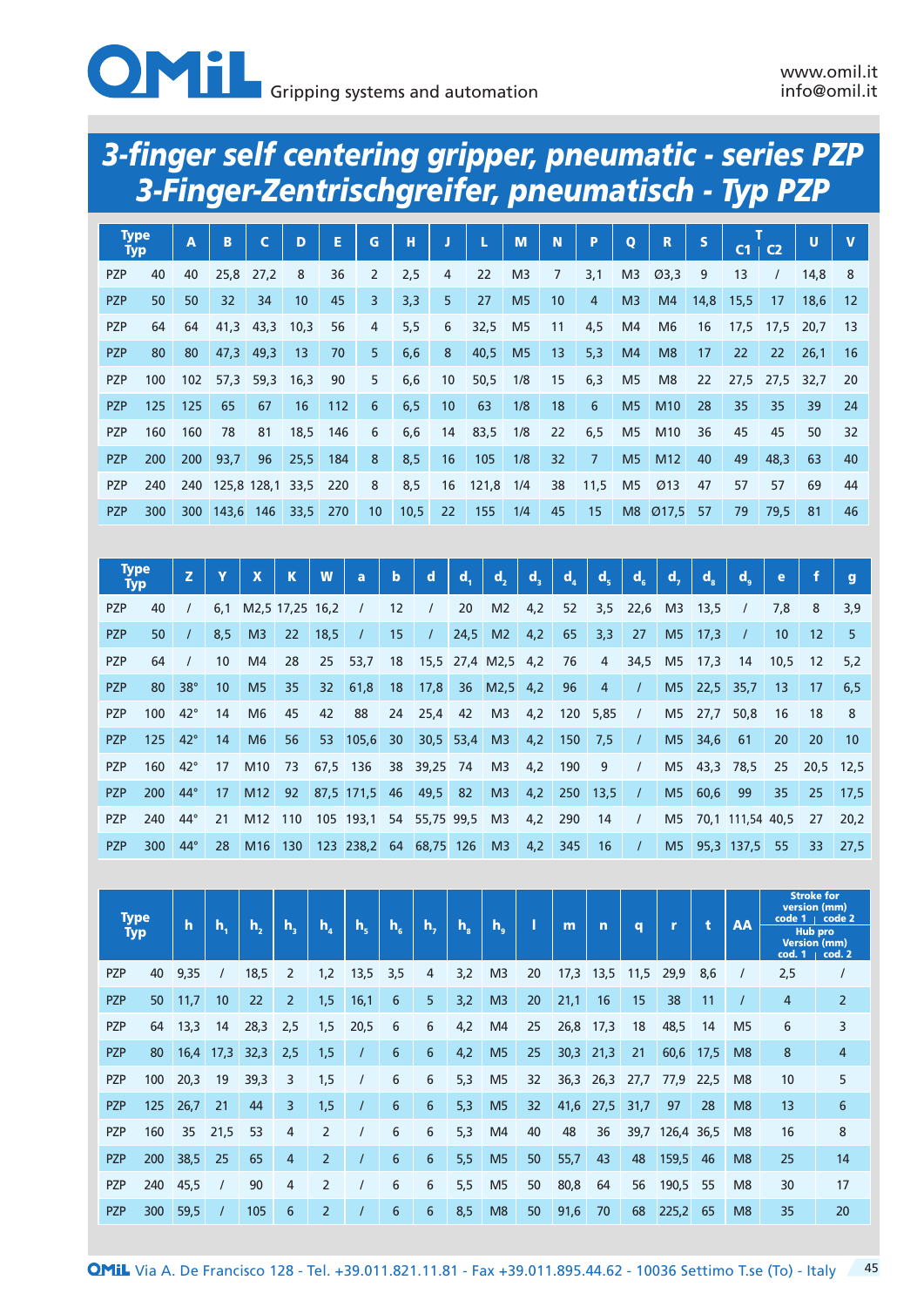| <b>Type</b> |     | code 1    | <b>Gripping force at</b><br>6 bar (N)<br>code 2 | <b>Air consum for</b><br>double stroke<br>(cm <sup>3</sup> )           | <b>Gripper</b><br>weight<br>(kg) | (Kg)<br>code 1  | <b>Recommended weight</b><br>of part for transport<br>code 2 | opening | <b>Appox. Time</b><br>(s)<br>closina   | lenght code<br>C <sub>1</sub>            | <b>Max finger</b><br>C <sub>2</sub> | <b>Max finger</b><br>weight              |
|-------------|-----|-----------|-------------------------------------------------|------------------------------------------------------------------------|----------------------------------|-----------------|--------------------------------------------------------------|---------|----------------------------------------|------------------------------------------|-------------------------------------|------------------------------------------|
| <b>Typ</b>  |     | 6 bar (N) | Greifkraft bei<br>Vers. 1 Vers. 2               | <b>Fluidverbrauch</b><br>pro<br><b>Doppelbub</b><br>(cm <sup>3</sup> ) | Eigen-<br>masse<br>(kg)          | (Kg)<br>Vers. 1 | <b>Max.</b> empfohlenes<br>Werkstüchgewicht<br>Vers. 2       | öffnen  | <b>Schließzeit</b><br>(s)<br>schließen | <b>Max Fingerlänge</b><br>C <sub>1</sub> | <b>Version</b><br>C <sub>2</sub>    | <b>Max</b><br><b>Masse pro</b><br>finger |
| PZP         | 40  | 255       |                                                 | 5                                                                      | 0,13                             | 1,3             |                                                              | 0,03    | 0,03                                   | 54                                       |                                     | 0,1                                      |
| <b>PZP</b>  | 50  | 325       | 680                                             | 9                                                                      | 0,27                             | 1,65            | 3,4                                                          | 0,03    | 0,03                                   | 68                                       | 63                                  | 0,18                                     |
| <b>PZP</b>  | 64  | 580       | 970                                             | 25                                                                     | 0,43                             | 2,9             | 4,85                                                         | 0,03    | 0,03                                   | 85                                       | 78                                  | 0,35                                     |
| <b>PZP</b>  | 80  | 1000      | 2300                                            | 60                                                                     | 0,8                              | 5               | 11,5                                                         | 0,05    | 0,05                                   | 105                                      | 98                                  | 0,6                                      |
| <b>PZP</b>  | 100 | 1800      | 4000                                            | 120                                                                    | 1,41                             | 9               | 20                                                           | 0,1     | 0,1                                    | 135                                      | 125                                 | 1,1                                      |
| <b>PZP</b>  | 125 | 3100      | 5800                                            | 230                                                                    | 2,47                             | 15,5            | 29                                                           | 0,2     | 0,2                                    | 170                                      | 155                                 | 2,1                                      |
| <b>PZP</b>  | 160 | 6000      | 11000                                           | 520                                                                    | 5,6                              | 30              | 55                                                           | 0,5     | 0,5                                    | 210                                      | 200                                 | 3,5                                      |
| <b>PZP</b>  | 200 | 7100      | 12700                                           | 1040                                                                   | 11                               | 35,5            | 63,5                                                         | 1,2     | 1,2                                    | 260                                      | 220                                 | 6,5                                      |
| <b>PZP</b>  | 240 | 9500      | 19700                                           | 1780                                                                   | 20                               | 50              | 100,5                                                        | 1,25    | 1,25                                   | 290                                      | 235                                 | 8,5                                      |
| <b>PZP</b>  | 300 | 14500     | 25500                                           | 2850                                                                   | 33                               | 72,5            | 127,5                                                        | 1,3     | 1,3                                    | 240                                      | 215                                 | 11,5                                     |

Minimum operating pressure 2 bar, max 8 bar. Betriebsdruck mindestens 2 bar, max 8 bar.

Closing and opening times are purely the times that the base jaws are in motion. Valve switching times, hose filling times, and PLC/CNC reaction times, switching sensor times are not included in the above times and must be taken into consideration when determining cycle times.

Schließ- und Öffnungszeiten: sind reine Bewegungszeiten der Grundbacken bzw. – finger. Ventilschaltzeiten, Schlauchbefüllungszeiten oder SPS-Reaktionszeiten sind nicht enthalten ind bei der Ermittlung von Zykluszeiten zu berücksichtigen.

Transportable weight calculated with µ = 0.1 and fs = 2. With form-fit gripping the mass may be greater. The gripping force is the arithmetic sum of the individual finger forces at the fingers at "l" mm distance at 6 bar. Finger weight in kg.

Empfehlung für max. Werkstückgewicht berechnet mit µ = 0.1 and fs = 2. Bei Formschluss sind größere Massen möglich. Die Greifkraft ist die arithmetische Summe der an den Greifbacken auftretenden Einzelkrafte im Abstand "l" mm bei 6 bar. Eingenmasse in Kg.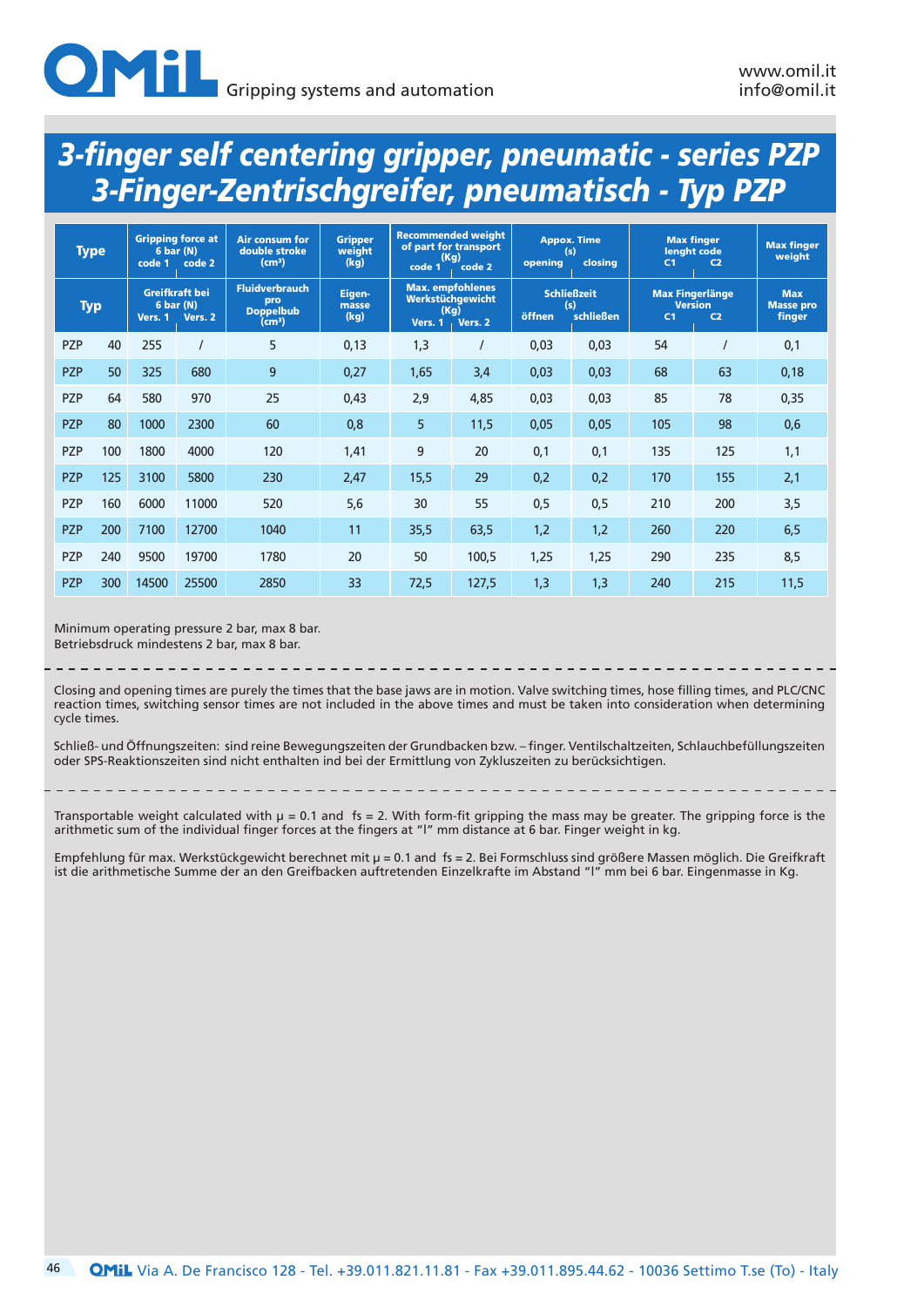

### Ordering example / Bestellbeispiel

|               |                            | <b>VERSION</b>                                  |                                                                         |                                                |
|---------------|----------------------------|-------------------------------------------------|-------------------------------------------------------------------------|------------------------------------------------|
| <b>Type</b>   | Code<br>1 <sub>0</sub> 2   | <b>Force intensified</b><br><b>Indicate TDM</b> | <b>Device to</b><br>maintenance the gripping force,<br>indicate MC o MA | <b>Mounting</b><br>kit                         |
| <b>Typ</b>    | <b>Version</b><br>1 oder 2 | <b>Kraftverstärkungs,</b><br>anzuzeigen, TDM    | Greifkrafterhaltung, anzuzeigen,<br><b>MC oder MA</b>                   | <b>Anbausatz</b><br>$\sf I$ montierbar $\sf I$ |
| <b>PZP 80</b> |                            | <b>TDM</b>                                      | <b>MC</b>                                                               | B8                                             |

#### OPTIONALS / ZUBEHÖR

- Top jaw Blanks / Aufsatzbackenrohlinge: Version TY-CC
- Spring-loaded pressure pieces / Federnder Andrückstern Version P
- Quick-change Jaw System / Backenschnellwechselsysteme Version TY
- Universal intermediate jaw/ Universelle Zwischenbacke Version JUS

#### VERSION

- Precision version/ Präzisions -Version Code HP
- Version up to 130°C / bis zu 130°C Code HT
- Anti-corrosion / Korrosionsschutz Code AC
- Force intensified / Kraftverstärkungs CodeTDM
- Dust-protection / Staubdicht-Version Code DP
- Version standard / Standard Version without code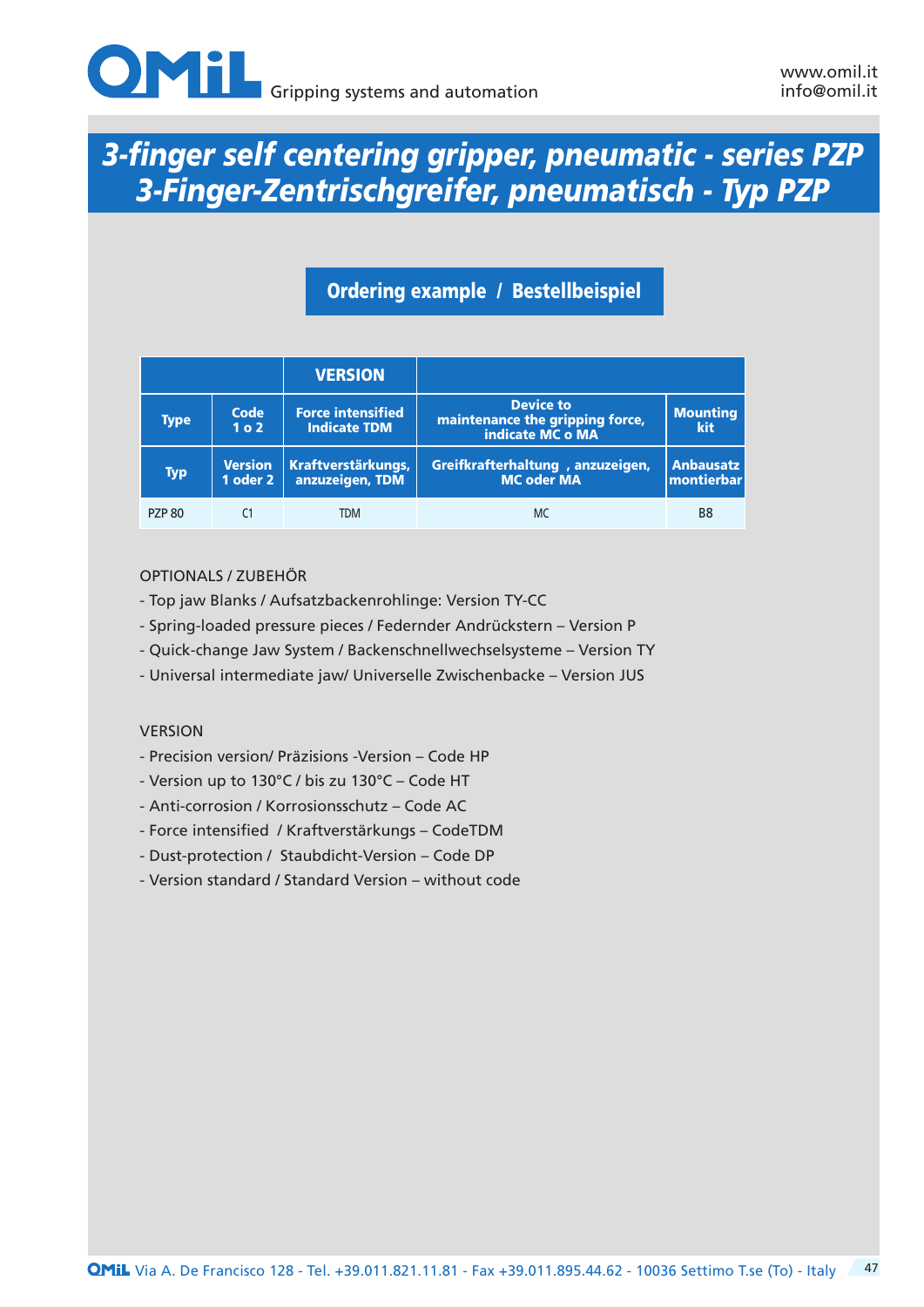

Device to maintenance the gripping force - Code MC (closing) MA (opening) Greifkrafterhaltung - Version MC (Außengreifen) oder MA (Innengreifen)



The mechanical gripping force maintenance devise ensures a minimum gripping force even in case of pressure drop. This act as closing force in the MC version and as opening force in the MA version. In additional, the gripping force maintenance devise can also be used for increasing the gripping force or for single-acting gripping.

Die mechanische Greifkrafterhaltung stellt auch bei Druckabfall eine Mindestgreifkraft sicher. Diese wirkt bei der MC-Variante als Schließkraft, bei der MA-Variante als Öffnungskraft. Außerdem lässt sich die Greifkrafterhaltung auch als Greifkrafterhöhung oder für einfach wirkendes Greifen nutzen.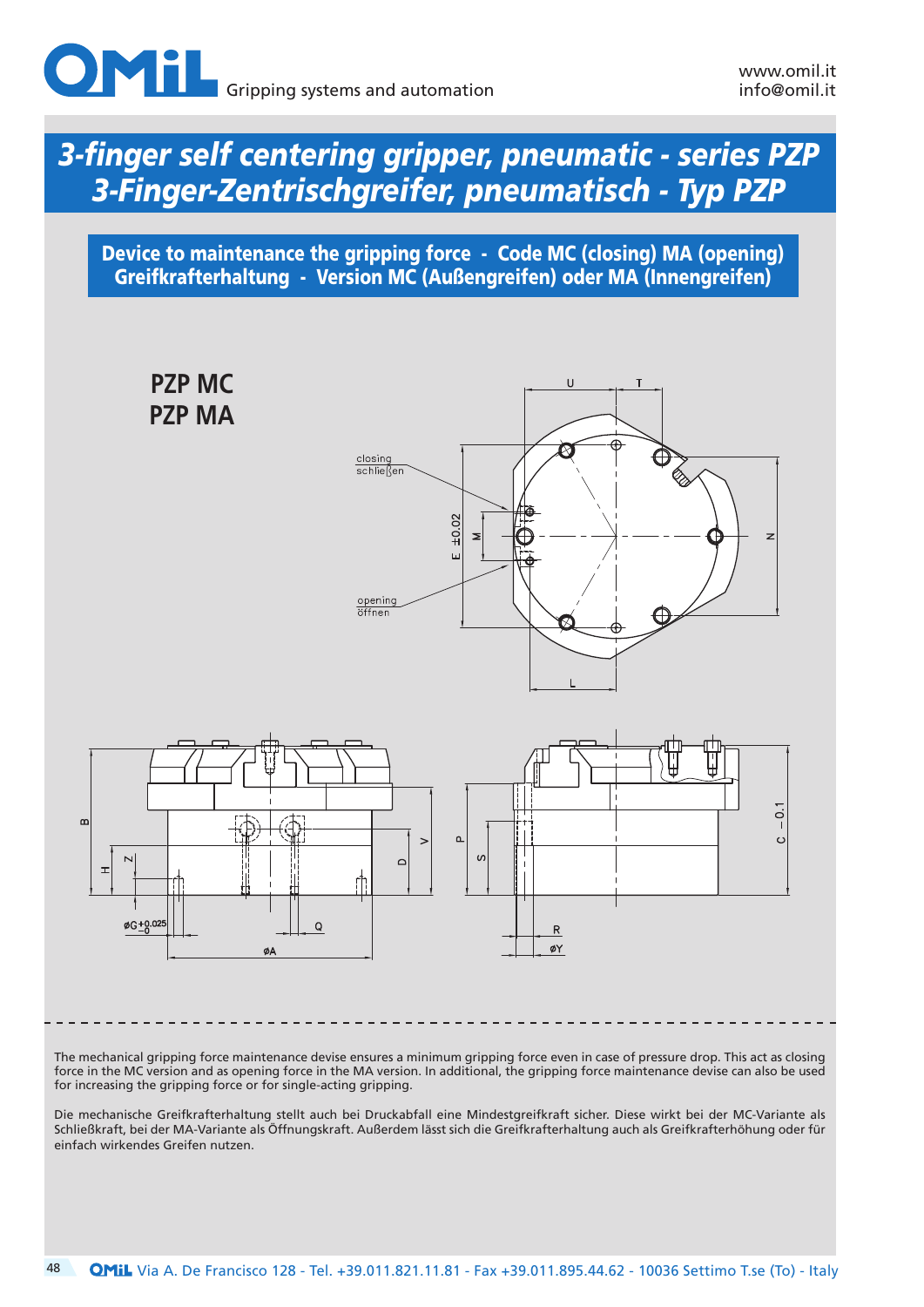#### **Gripping systems and automation**

| Type / Typ |            | Α                | В                    | C         | D    | E   | G  | н    |           | M               | N         | P.        | $\mathbf 0$    | R               | S    |             | U     |       | z  |      |
|------------|------------|------------------|----------------------|-----------|------|-----|----|------|-----------|-----------------|-----------|-----------|----------------|-----------------|------|-------------|-------|-------|----|------|
| <b>PZP</b> | 40         | 40               | 33,8                 | 35,2      | 16   | 36  | 2  | 11,1 | 16,2      | 12 <sup>2</sup> | 29,9      | 26,5      | M <sub>3</sub> |                 |      | 8,6         | 17,25 | 25,3  | 5  | 3,3  |
| <b>PZP</b> | 50         | 50               | 42,5                 | 44,5      | 20,5 | 45  | 3  | 14,5 | 18,5      | 15              | 38        | 32,5      | M <sub>3</sub> | M4              | 20,5 | -11         | 22    | 31,6  | 8  | 4,5  |
| <b>PZP</b> | 64         | 64               | 54.8                 | 56,8      | 23,8 | 56  | 4  | 18   | 25        | 18              | 48,5      | 41,8      | M4             | M <sub>6</sub>  | 27,5 | 14          | 28    | 40,3  | 8  | 6.5  |
| <b>PZP</b> | 80         | 80               | 62,3                 | 64,3      | 28   | 70  | 5  | 20,3 | 32        | 18              |           | 60,6 47,3 | M4             | M8              |      | $32,3$ 17,5 | 35    | 45,3  | 12 | 8,3  |
| <b>PZP</b> | 100        | 102 <sub>2</sub> | 77,3 79,3            |           | 36,3 | 90  | 5  | 26,3 | 42        | 24              | 77,9      | 59,3      | M <sub>5</sub> | M <sub>8</sub>  | 39   | 22,5        | 45    | 56.3  | 12 | 8.5  |
| <b>PZP</b> | 125.       | 125              |                      | 89,5 91,5 | 40,5 | 112 | 6  | 30,5 | 53        | 24              | 97        | 68,5      | M <sub>5</sub> | M10             | 45,5 | 28          | 56    | 66,1  | 14 | 10,5 |
| <b>PZP</b> | 160        | 160              | 108                  | 111       | 48,5 | 146 | 6  |      | 36.5 67.5 | 38              | 126,4     | -83       | M <sub>5</sub> | M <sub>10</sub> | 51,5 | 36,5        | - 73  | 78    | 14 | 10.5 |
| <b>PZP</b> | <b>200</b> | <b>200</b>       | $129,7$ 132          |           | 61,5 | 184 | 8  | 43   | 87,5      | 46              | 159,3     | 101       | M <sub>5</sub> | M <sub>12</sub> | -61  | 46          | 92    | 89,8  | 18 | 12,5 |
| <b>PZP</b> | 240        |                  | 240 169,8 172,1 77,5 |           |      | 220 | 8  | 56   | 105       | 54              | 190,5 134 |           | M <sub>5</sub> |                 |      | 55          | 110   | 128.1 | 18 | 13   |
| <b>PZP</b> | 300        | 300              | 193,5                | 196       | 83,5 | 270 | 10 | 65   | 123       | 64              | 225,2 155 |           | M <sub>8</sub> |                 |      | 65          | 130   | 145,1 | 18 | 17,5 |

| <b>Type</b> |     | <b>Air consum</b><br>for double stroke<br>(cm <sup>3</sup> ) | code 1  | <b>Recommended weight</b><br>of part for transport (Kg)<br>code 2 | <b>Gripper</b><br>weight<br>(kg) | <b>Appox. Time (s)</b><br><b>version MC</b><br>opening | closing   | opening | Appox. Time (s)<br><b>version MA</b><br>closing   | code<br>C <sub>1</sub> | <b>Max finger lenght</b><br>C <sub>2</sub>                 | <b>Max finger</b><br>weight                     |
|-------------|-----|--------------------------------------------------------------|---------|-------------------------------------------------------------------|----------------------------------|--------------------------------------------------------|-----------|---------|---------------------------------------------------|------------------------|------------------------------------------------------------|-------------------------------------------------|
| <b>Typ</b>  |     | <b>Fluidverbrauch</b><br>pro Doppelbub<br>(cm <sup>3</sup> ) | Vers. 1 | <b>Max.</b> empfohlenes<br>Werkstüchgewicht (Kg)<br>Vers. 2       | <b>Eigenmasse</b><br>(Kg)        | <b>Schließzeit (s)</b><br><b>version MC</b><br>öffnen  | schließen | öffnen  | Schließzeit (s)<br><b>version MA</b><br>schließen | C <sub>1</sub>         | <b>Max Fingerlänge</b><br><b>Version</b><br>C <sub>2</sub> | <b>Max</b><br><b>Masse pro</b><br><b>finger</b> |
| <b>PZP</b>  | 40  | 9                                                            | 1,3     |                                                                   | 0,15                             | 0,04                                                   | 0,02      | 0,02    | 0,04                                              | 50                     |                                                            | 0,1                                             |
| <b>PZP</b>  | 50  | 18                                                           | 1,65    | 3,4                                                               | 0,35                             | 0,04                                                   | 0,02      | 0,02    | 0,04                                              | 63                     | 58                                                         | 0,18                                            |
| <b>PZP</b>  | 64  | 48                                                           | 2,9     | 4,85                                                              | 0,54                             | 0,04                                                   | 0,02      | 0,02    | 0,04                                              | 78                     | 70                                                         | 0,35                                            |
| <b>PZP</b>  | 80  | 108                                                          | 5       | 11,5                                                              | 0,96                             | 0,05                                                   | 0,03      | 0,04    | 0,06                                              | 98                     | 88                                                         | 0,6                                             |
| <b>PZP</b>  | 100 | 210                                                          | 9       | 20                                                                | 1,95                             | 0,2                                                    | 0,1       | 0,1     | 0,2                                               | 125                    | 112                                                        | 1,1                                             |
| <b>PZP</b>  | 125 | 383                                                          | 15,5    | 29                                                                | 3,34                             | 0,35                                                   | 0,17      | 0,17    | 0,35                                              | 158                    | 135                                                        | 2,1                                             |
| <b>PZP</b>  | 160 | 875                                                          | 30      | 55                                                                | 8                                | 0,8                                                    | 0,4       | 0,4     | 0,8                                               | 195                    | 185                                                        | 3,5                                             |
| <b>PZP</b>  | 200 | 1725                                                         | 35,5    | 63,5                                                              | 15,7                             | 1,5                                                    |           |         | 1,5                                               | 220                    | 185                                                        | 6, 5                                            |
| PZP         | 240 | 3090                                                         | 50      | 100,5                                                             | 24                               | 2,1                                                    | 1,1       | 1,1     | 1,7                                               | 235                    | 190                                                        | 8,5                                             |
| <b>PZP</b>  | 300 | 5050                                                         | 72,5    | 127,5                                                             | 43,5                             | 2,5                                                    | 1,2       | 1,2     | $\overline{2}$                                    | 215                    | 190                                                        | 11,5                                            |

| <b>Type</b> |     | <b>version MA</b><br>code 1  | code 2                           | Gripping force only with spring (N)<br>with fixed elasticity<br>code 1 | version MC<br>code 2         | code 1  | Gripping force at 6 bars with spring (N)<br>version MA (min)<br>code 2              | code 1  | Gripping force at 6 bars with spring (N)<br>version MC (min)<br>code 2              |
|-------------|-----|------------------------------|----------------------------------|------------------------------------------------------------------------|------------------------------|---------|-------------------------------------------------------------------------------------|---------|-------------------------------------------------------------------------------------|
| <b>Typ</b>  |     | <b>version MA</b><br>Vers. 1 | <b>Federkraft (N)</b><br>Vers. 2 | Vers. 1                                                                | <b>version MC</b><br>Vers. 2 | Vers. 1 | GreifKraft bei 6 bar mit Feder (N)<br>beim Innengreifen Version MA (min)<br>Vers. 2 | Vers. 1 | GreifKraft bei 6 bar mit Feder (N)<br>beim Innengreifen Version MC (min)<br>Vers. 2 |
| <b>PZP</b>  | 40  | 100                          |                                  | 100                                                                    |                              | 355     |                                                                                     | 370     |                                                                                     |
| <b>PZP</b>  | 50  | 150                          | 310                              | 120                                                                    | 245                          | 505     | 1050                                                                                | 445     | 925                                                                                 |
| <b>PZP</b>  | 64  | 220                          | 460                              | 185                                                                    | 315                          | 860     | 1535                                                                                | 765     | 1285                                                                                |
| <b>PZP</b>  | 80  | 370                          | 760                              | 350                                                                    | 730                          | 1450    | 3250                                                                                | 1350    | 3030                                                                                |
| <b>PZP</b>  | 100 | 780                          | 1620                             | 720                                                                    | 1500                         | 2700    | 5900                                                                                | 2520    | 5500                                                                                |
| <b>PZP</b>  | 125 | 1070                         | 2210                             | 1050                                                                   | 2170                         | 4400    | 8450                                                                                | 4150    | 7970                                                                                |
| <b>PZP</b>  | 160 | 2090                         | 4340                             | 1990                                                                   | 4010                         | 8480    | 16090                                                                               | 7990    | 15010                                                                               |
| <b>PZP</b>  | 200 | 2960                         | 5000                             | 2700                                                                   | 4680                         | 10500   | 18330                                                                               | 9800    | 17380                                                                               |
| <b>PZP</b>  | 240 | 4770                         | 7200                             | 4220                                                                   | 6800                         | 15170   | 28000                                                                               | 13720   | 26500                                                                               |
| <b>PZP</b>  | 300 | 7500                         | 10500                            | 6500                                                                   | 10000                        | 22700   | 37300                                                                               | 21000   | 35500                                                                               |

Minimum operating pressure 4 bar, max 6,5 bar / Betriebsdruck mindestens 4 bar, max 6,5 bar

Closing and opening times are purely the times that the base jaws are in motion. Valve switching times, hose filling times, and PLC/CNC reaction times, switching sensor times are not included in the above times and must be taken into consideration when determining cycle times.

Schließ- und Öffnungszeiten: sind reine Bewegungszeiten der Grundbacken bzw. – finger. Ventilschaltzeiten, Schlauchbefüllungszeiten oder SPS-Reaktionszeiten sind nicht enthalten ind bei der Ermittlung von Zykluszeiten zu berücksichtigen.

Transportable weight calculated with µ = 0.1 and fs = 2. With form-fit gripping the mass may be greater. The gripping force is the arithmetic sum of the individual finger forces at the fingers at "l" mm distance at 6 bar. Finger weight in kg.

Empfehlung für max. Werkstückgewicht berechnet mit µ = 0.1 and fs = 2. Bei Formschluss sind größere Massen möglich. Die Greifkraft ist die arithmetische Summe der an den Greifbacken auftretenden Einzelkrafte im Abstand "l" mm bei 6 bar. Eingenmasse in Kg.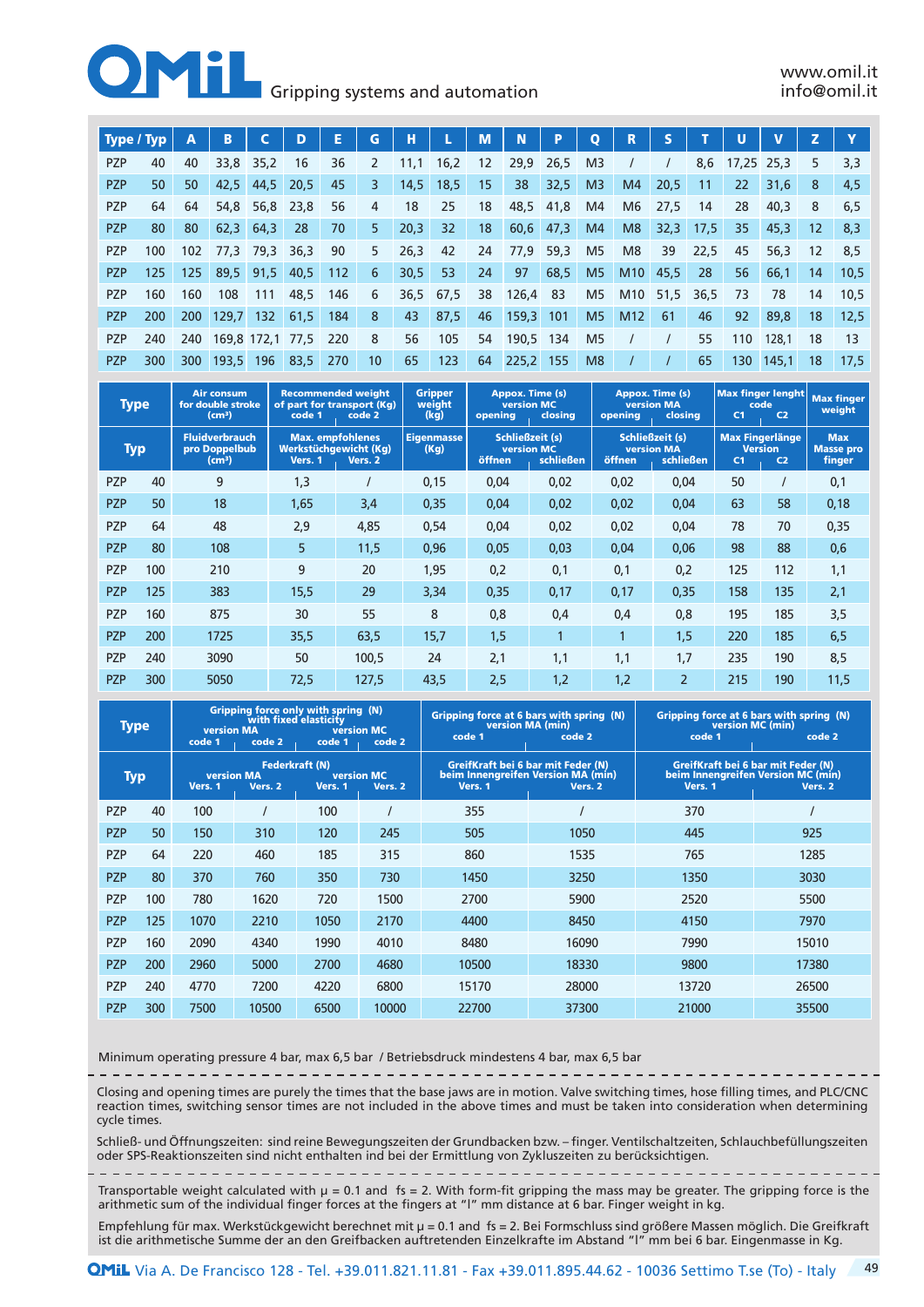





The TDM cylinder increases the gripping forces during opening and closing. A second, in series-connected, piston also increases the force on the wedge hook. The full force show in the data table is sometimes only reached after a few hundred gripping cycles.

Der Kraftverstärkungszylinder TDM erhöht die Greifkräfte beim Öffnen und Schließen. Ein zweiter, in Reihe geschalteter kolben erhöht dazu die kraft auf den Schrägzug. Beachten Sie gegebenenfalls die zusötzliche Aufbauhöle bei Kombination mit einer Greifkrafterhaltung.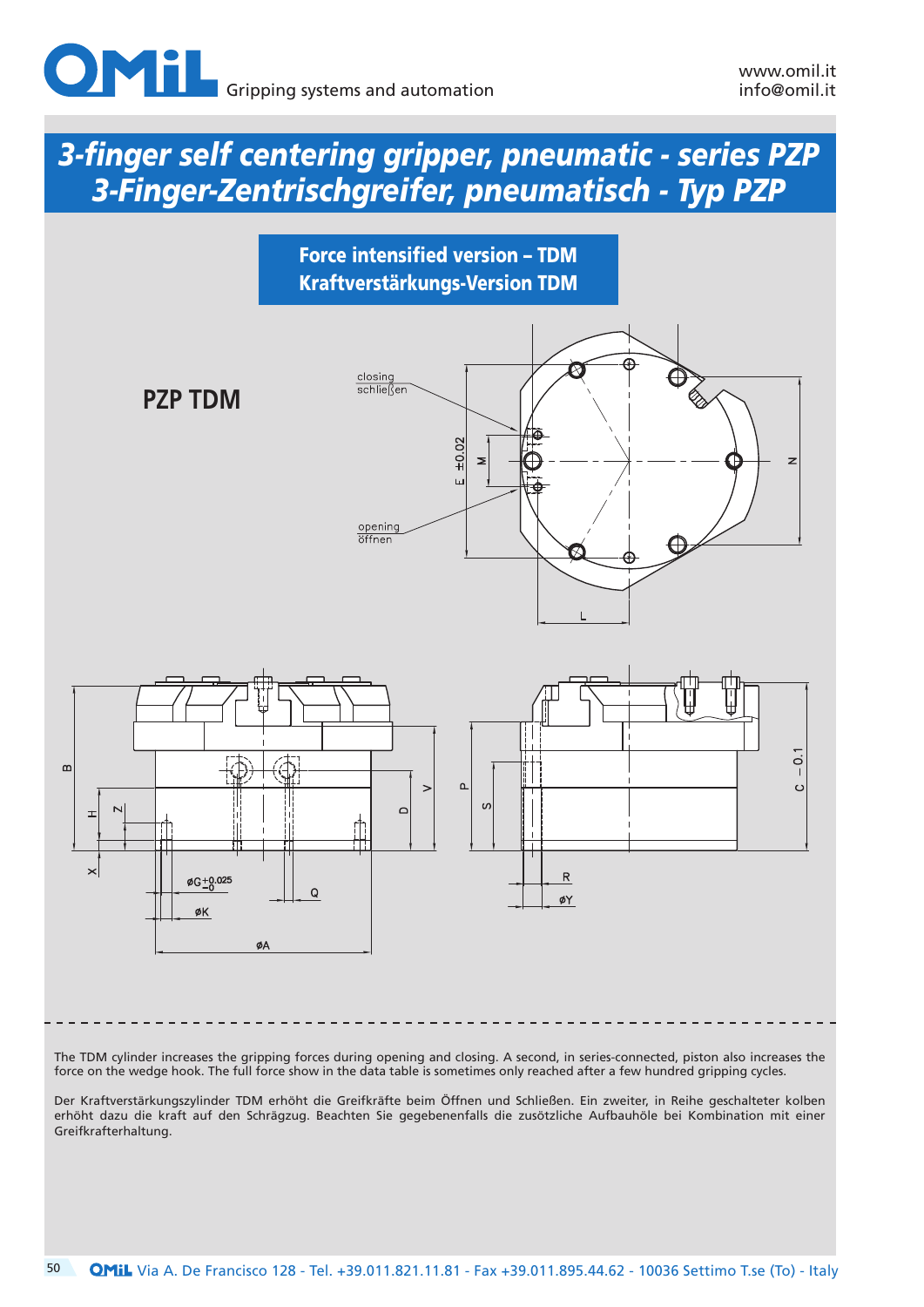

## Force intensified version – TDM Kraftverstärkungs-Version TDM

| $\vert$ Type / Typ $\vert$ A |     |     | <b>B</b>                |                  | <b>D</b> | - E - | $-$ G $-$      | - H I           | in Lin          | M <sub>1</sub> | $\blacksquare$  | $\blacksquare$ | $\bullet$      | R                | <b>S</b>                 |    | - U             |                 |       |         |             |
|------------------------------|-----|-----|-------------------------|------------------|----------|-------|----------------|-----------------|-----------------|----------------|-----------------|----------------|----------------|------------------|--------------------------|----|-----------------|-----------------|-------|---------|-------------|
| <b>PZP</b>                   | 40  |     | 40 40,25 41,65 22,45 36 |                  |          |       |                | 2 14,45 16,2 12 |                 |                | 29,9 32,95 M3   |                |                |                  | $\overline{\phantom{a}}$ |    |                 | 8,6 17,25 31,75 | 5     | 3,1     | 3.3         |
| <b>PZP</b>                   | 50  | 50  | 50                      | 52               | -28      | 45    | 3 <sub>1</sub> | 18 <sup>°</sup> | $18,5$ 15       |                | 38              | 40             | M <sub>3</sub> | M4               | 28                       | 11 | 22 <sup>2</sup> | 39,1            | -8    | 4       | -4.5        |
| <b>PZP</b>                   |     |     | 64 64 62,3 64,3 31,3    |                  |          | -56   | 4              | 21              | 25              | - 18           |                 | 48,5 49,3      | M4             | M6               | 35                       | 14 |                 | 28 47,8 8       |       | 4.5 6.5 |             |
| <b>PZP</b>                   | 80. | 80  | $72,3$ 74,3             |                  | 38       | 70    | 5 <sup>1</sup> | 25              | 32 <sub>2</sub> |                | 18 60,6 57,3 M4 |                |                |                  |                          |    | M8 42,3 17,5 35 | 55,3            | $-12$ |         | $5,3$ 8.3   |
| PZP                          | 100 |     | 102 87,3 89,3 46,3 90   |                  |          |       | 5              | 30              | 42              |                | 24 77,9 69,3 M5 |                |                | M8               |                          |    | 49 22,5 45 66,3 |                 | 12    |         | $6.3$ $8.5$ |
| <b>PZP</b>                   | 125 | 125 | 100 <sub>1</sub>        | 102 <sub>1</sub> | 51       | 112   | -6             | 35              | 53              | 24             | 97              | 79             | M <sub>5</sub> | M10              | 56                       | 28 | 56              | 76,6            | -14   | 6       | 10.5        |
| P7P                          | 160 | 160 | 118                     | 121              | 58.5 146 |       | 6              | 40              | 67,5            | 38             | 126,4 93        |                |                | M5 M10 61,5 36,5 |                          |    | - 73            | 88              | 14    | 6.5     | 10.5        |

| <b>Type</b> |     | code 1  | <b>Gripping force at</b><br>6 bar (N)<br>code 2 | <b>Air consum for</b><br>double stroke<br>(cm <sup>3</sup> )           | <b>Gripper</b><br>weight $(kg)$ | C <sub>1</sub> | <b>Max finger</b><br>lenght code<br>C <sub>2</sub>         | <b>Max finger</b><br>weight              |
|-------------|-----|---------|-------------------------------------------------|------------------------------------------------------------------------|---------------------------------|----------------|------------------------------------------------------------|------------------------------------------|
| <b>Typ</b>  |     | Vers. 1 | Greifkraft bei<br>6 bar (N)<br>Vers. 2          | <b>Fluidverbrauch</b><br>pro<br><b>Doppelbub</b><br>(cm <sup>3</sup> ) | Eigen-<br>masse<br>(Kg)         | C <sub>1</sub> | <b>Max Fingerlänge</b><br><b>Version</b><br>C <sub>2</sub> | <b>Max</b><br><b>Masse pro</b><br>finger |
| <b>PZP</b>  | 40  | 410     |                                                 | 10                                                                     | 0,19                            | 45             |                                                            | 0,1                                      |
| <b>PZP</b>  | 50  | 520     | 1090                                            | 18                                                                     | 0.38                            | 58             | 45                                                         | 0,18                                     |
| <b>PZP</b>  | 64  | 1045    | 1745                                            | 49                                                                     | 0,7                             | 72             | 58                                                         | 0,35                                     |
| <b>PZP</b>  | 80  | 1000    | 4140                                            | 115                                                                    | 1,2                             | 92             | 72                                                         | 0,6                                      |
| <b>PZP</b>  | 100 | 3240    | 7200                                            | 230                                                                    | 2,3                             | 92             | 72                                                         | 1,1                                      |
| <b>PZP</b>  | 125 | 5580    | 10440                                           | 450                                                                    | 3,7                             | 110            | 88                                                         | 2,1                                      |
| <b>PZP</b>  | 160 | 10800   | 19800                                           | 1030                                                                   | 7.8                             | 110            | 88                                                         | 3,5                                      |

Minimum operating pressure 2 bar, max 6 bar / Betriebsdruck mindestens 2.5 bar, max 8 bar

Closing and opening times are purely the times that the base jaws are in motion. Valve switching times, hose filling times, and PLC/CNC reaction times, switching sensor times are not included in the above times and must be taken into consideration when determining cycle times.

Schließ- und Öffnungszeiten: sind reine Bewegungszeiten der Grundbacken bzw. – finger. Ventilschaltzeiten, Schlauchbefüllungszeiten oder SPS-Reaktionszeiten sind nicht enthalten ind bei der Ermittlung von Zykluszeiten zu berücksichtigen.

Transportable weight calculated with µ = 0.1 and fs = 2. With form-fit gripping the mass may be greater. The gripping force is the arithmetic sum of the individual finger forces at the fingers at "l" mm distance at 6 bar. Finger weight in kg.

Empfehlung für max. Werkstückgewicht berechnet mit µ = 0.1 and fs = 2. Bei Formschluss sind größere Massen möglich. Die Greifkraft ist die arithmetische Summe der an den Greifbacken auftretenden Einzelkrafte im Abstand "l" mm bei 6 bar. Eingenmasse in Kg.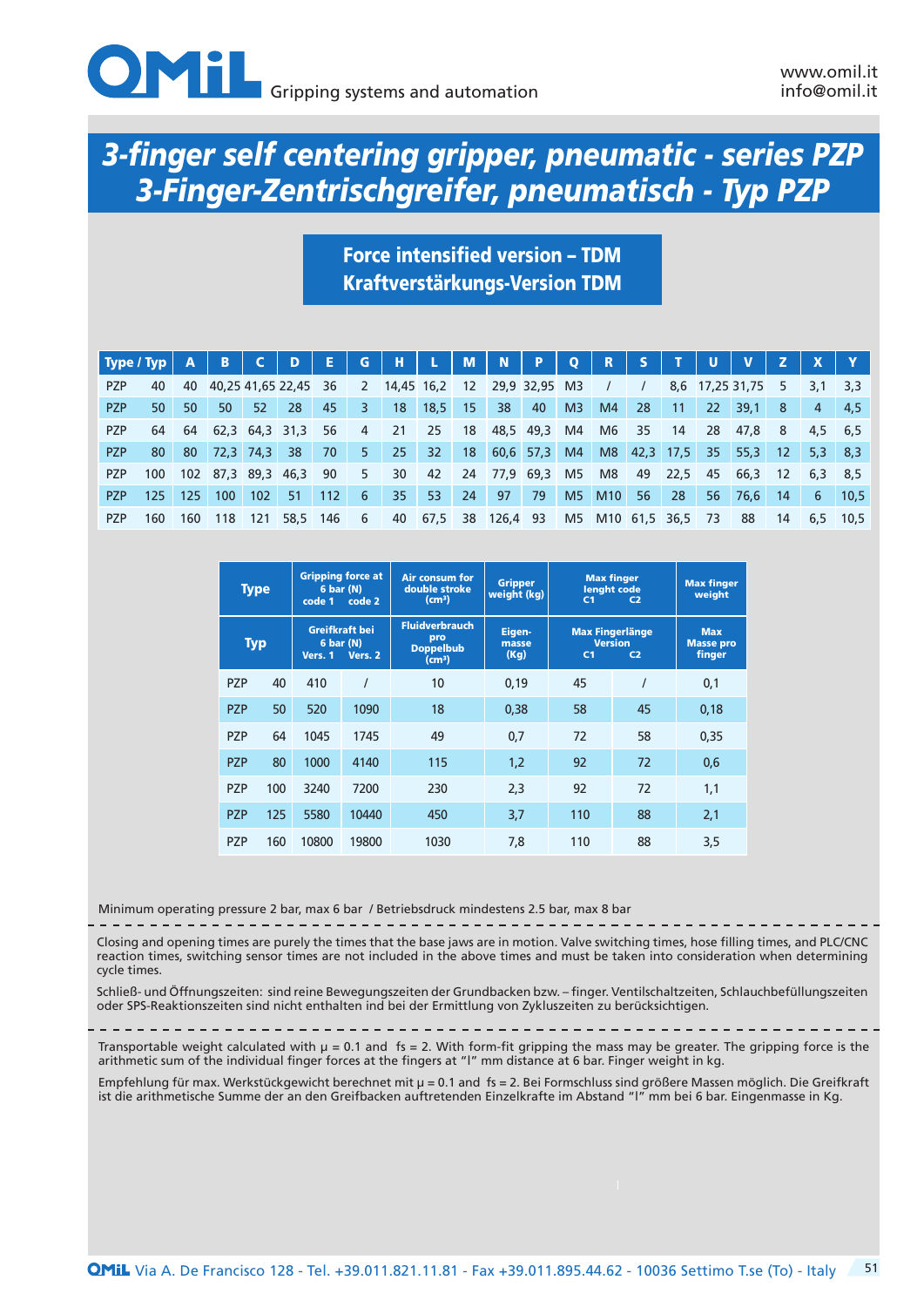

Device to maintenance the gripping force with force intensified – Code TDM-MC (closing) or TDM-MA (opening)

Greifkrafterhaltung mit Kraftverstärkungs – Version TDM-MC (Außengreifen) oder TDM-MA (Innengreifen)



Der Kraftverstärkungszylinder TDM erhöht die Greifkräfte beim Öffnen und Schließen. Ein zweiter, in Reihe geschalteter kolben erhöht dazu die kraft auf den Schrägzug. Beachten Sie, dass die Greifer auch mit Kombination mit einer Greifkrafterhaltung.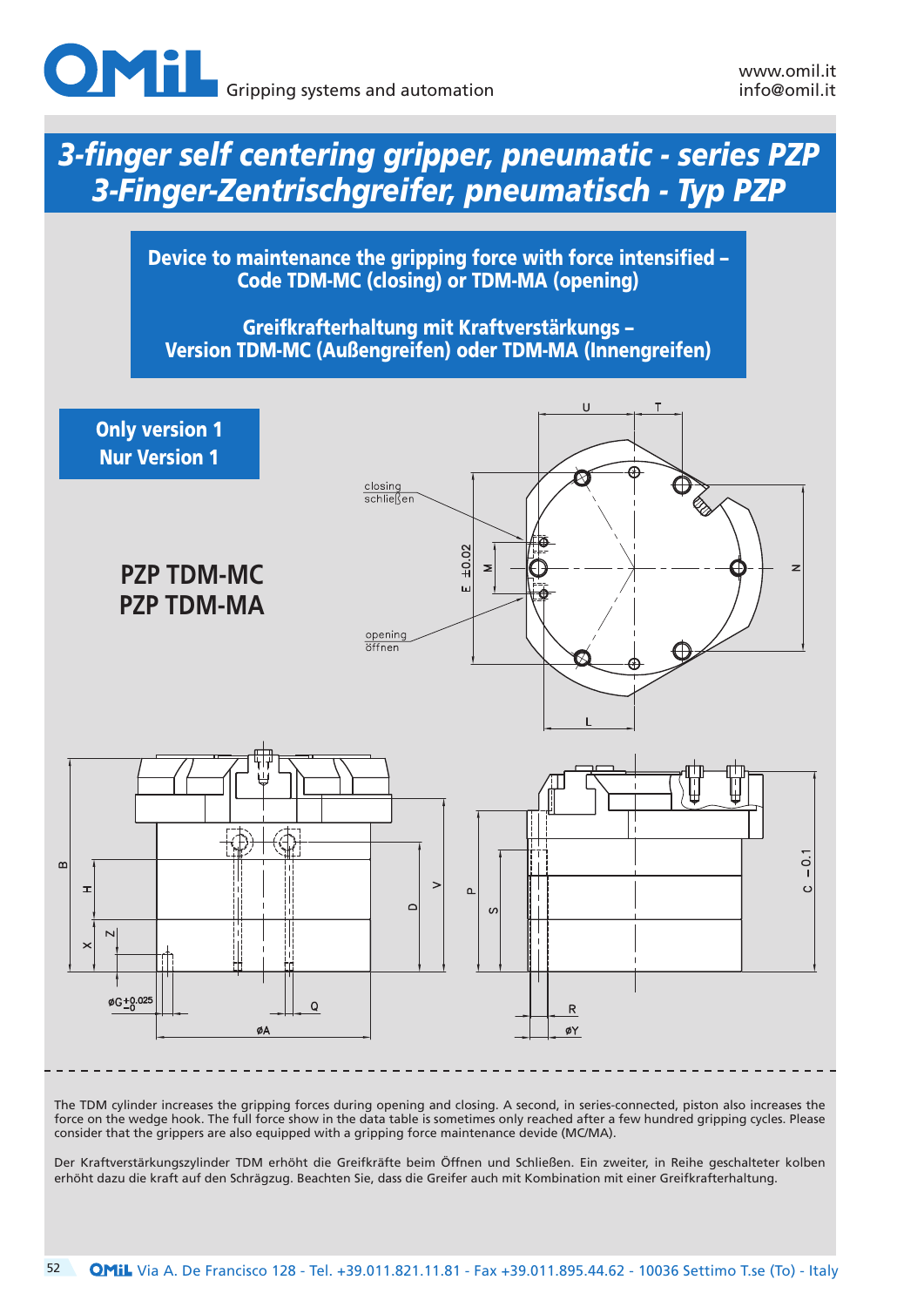

| $\mid$ Type / Typ $\mid$ A |      |     | <b>B</b>                     | $\mathsf{C}$ | <b>D</b> | <b>AEP</b> | G              | $H^{\pm}$    | <b>L</b> M      |             | N P       |                      | $Q$ R |                  | <b>S</b>                 | <b>TIP</b>  | <b>U</b>  |                 |     |            |             |
|----------------------------|------|-----|------------------------------|--------------|----------|------------|----------------|--------------|-----------------|-------------|-----------|----------------------|-------|------------------|--------------------------|-------------|-----------|-----------------|-----|------------|-------------|
| <b>PZP</b>                 | 40   |     | 40 48,25 49,65 30,45 36      |              |          |            |                | 2 14,45 16,2 |                 | 12          |           | 29,9 40,95 M3        |       |                  | $\overline{\phantom{a}}$ |             |           | 8,6 17,25 39,75 | 5   | 11.1       | 3.3         |
| <b>PZP</b>                 | 50   | 50  | 60,5 62,5 38,5               |              |          | 45         | 3 <sup>7</sup> | 18           | 18,5            | $\sqrt{15}$ | 38        | 50,5                 | M3    | M4               | 38,5                     | $-11$       | <b>22</b> | 49,6            | 8   | 14.5 4.5   |             |
| <b>PZP</b>                 | 64   |     | 64 75,8 77,8 44,8            |              |          | 56         | 4              | 21           | 25              | 18          |           | 48,5 62,8            | M4    |                  | M6 48,5                  | 14          | 28 61,3   |                 | 8   |            | $18 \t 6.5$ |
| <b>PZP</b>                 | 80.  | 80  | 87,3 89,3                    |              | - 53     | 70         | 5.             | 25           | 32 <sup>2</sup> |             |           | 18 60,6 72,3         | M4    | M8               |                          | $57,3$ 17,5 | -35       | 70,3            | -12 | $20.3$ 8.3 |             |
| <b>PZP</b>                 | 100  |     | 102 107,3 109,3 66,3         |              |          | 90         | 5              | 30           | 42              |             |           | 24 77,9 89,3 M5      |       | M8               |                          |             |           | 69 22,5 45 86,3 | 12  | 26.3 8.5   |             |
| <b>PZP</b>                 |      |     | 125 125 124,5 126,5 75,5 112 |              |          |            | 6              | 35           | 53              | 24          | 97        | 103,5 M5 M10 80,5 28 |       |                  |                          |             | 56        | $101,1$ 14      |     |            | $30.5$ 10.5 |
| <b>PZP</b>                 | 160. | 160 | 148                          | 151          | 88,5 146 |            | 6              | 40           | 67,5            | 38          | 126,4 123 |                      |       | M5 M10 91,5 36,5 |                          |             | -73       | 118             | 14  |            | 36.5 10.5   |

|                  | <b>Type</b> | Air consum for<br>double stroke<br>(cm <sup>3</sup> )                  | <b>Gripper weight</b><br>(kq) | <b>Max finger</b><br>lenght code<br>C <sub>1</sub>         | <b>Max finger</b><br>weight              |
|------------------|-------------|------------------------------------------------------------------------|-------------------------------|------------------------------------------------------------|------------------------------------------|
|                  | <b>Typ</b>  | <b>Fluidverbrauch</b><br>pro<br><b>Doppelbub</b><br>(cm <sup>3</sup> ) | <b>Eigenmasse</b><br>(Kq)     | <b>Max Fingerlänge</b><br><b>Version</b><br>C <sub>1</sub> | <b>Max</b><br><b>Masse pro</b><br>finger |
| <b>PZP</b>       | 40          | 14                                                                     | 0,21                          | 38                                                         | 0,1                                      |
| P7P              | 50          | 27                                                                     | 0,46                          | 45                                                         | 0,18                                     |
| P7P              | 64          | 72                                                                     | 0,8                           | 58                                                         | 0.35                                     |
| P <sub>7</sub> P | 80          | 163                                                                    | 1,4                           | 72                                                         | 0,6                                      |
| <b>PZP</b>       | 100         | 320                                                                    | 2,7                           | 72                                                         | 1,1                                      |
| <b>PZP</b>       | 125         | 605                                                                    | 4,5                           | 92                                                         | 2,1                                      |
| P7P              | 160         | 1385                                                                   | 9,6                           | 92                                                         | 3,5                                      |

| <b>Type</b> |     | Min. spring forse (N)<br><b>Version MA</b><br>Code 1 | <b>Version MC</b><br>Code 1                       | <b>Opening force at 6 bars with</b><br>spring (N) version MA (min)<br>Code 1           | <b>Closing force at 6 bars with</b><br>spring (N) version MC (min)<br>Code 1           |  |  |  |
|-------------|-----|------------------------------------------------------|---------------------------------------------------|----------------------------------------------------------------------------------------|----------------------------------------------------------------------------------------|--|--|--|
| <b>Typ</b>  |     | <b>Version MA</b><br>Vers. 1                         | <b>Federkraft</b><br><b>Version MC</b><br>Vers. 1 | Öffnen bei 6 bar mit Feder (N) beim<br><b>Innengreifen Version MA (min)</b><br>Vers. 1 | Öffnen bei 6 bar mit Feder (N) beim<br><b>Außenspannen Version MC (min)</b><br>Vers. 1 |  |  |  |
| <b>PZP</b>  | 40  | 100                                                  | 100                                               | 532                                                                                    | 510                                                                                    |  |  |  |
| <b>PZP</b>  | 50  | 150                                                  | 120                                               | 720                                                                                    | 640                                                                                    |  |  |  |
| <b>PZP</b>  | 64  | 220                                                  | 185                                               | 1370                                                                                   | 1230                                                                                   |  |  |  |
| <b>PZP</b>  | 80  | 370                                                  | 350                                               | 2315                                                                                   | 2150                                                                                   |  |  |  |
| <b>PZP</b>  | 100 | 780                                                  | 720                                               | 4235                                                                                   | 3960                                                                                   |  |  |  |
| <b>PZP</b>  | 125 | 1070                                                 | 1050                                              | 7005                                                                                   | 6630                                                                                   |  |  |  |
| <b>PZP</b>  | 160 | 2090<br>1990                                         |                                                   | 13590                                                                                  | 12730                                                                                  |  |  |  |

Minimum operating pressure 2.5 bar, max 6 bar / Betriebsdruck mindestens 2.5 bar, max 6 bar

Closing and opening times are purely the times that the base jaws are in motion. Valve switching times, hose filling times, and PLC/CNC reaction times, switching sensor times are not included in the above times and must be taken into consideration when determining cycle times.

Schließ- und Öffnungszeiten: sind reine Bewegungszeiten der Grundbacken bzw. – finger. Ventilschaltzeiten, Schlauchbefüllungszeiten oder SPS-Reaktionszeiten sind nicht enthalten ind bei der Ermittlung von Zykluszeiten zu berücksichtigen.

Transportable weight calculated with µ = 0.1 and fs = 2. With form-fit gripping the mass may be greater. The gripping force is the arithmetic sum of the individual finger forces at the fingers at "l" mm distance at 6 bar. Finger weight in kg.

Empfehlung für max. Werkstückgewicht berechnet mit µ = 0.1 and fs = 2. Bei Formschluss sind größere Massen möglich. Die Greifkraft ist die arithmetische Summe der an den Greifbacken auftretenden Einzelkrafte im Abstand "l" mm bei 6 bar. Eingenmasse in Kg.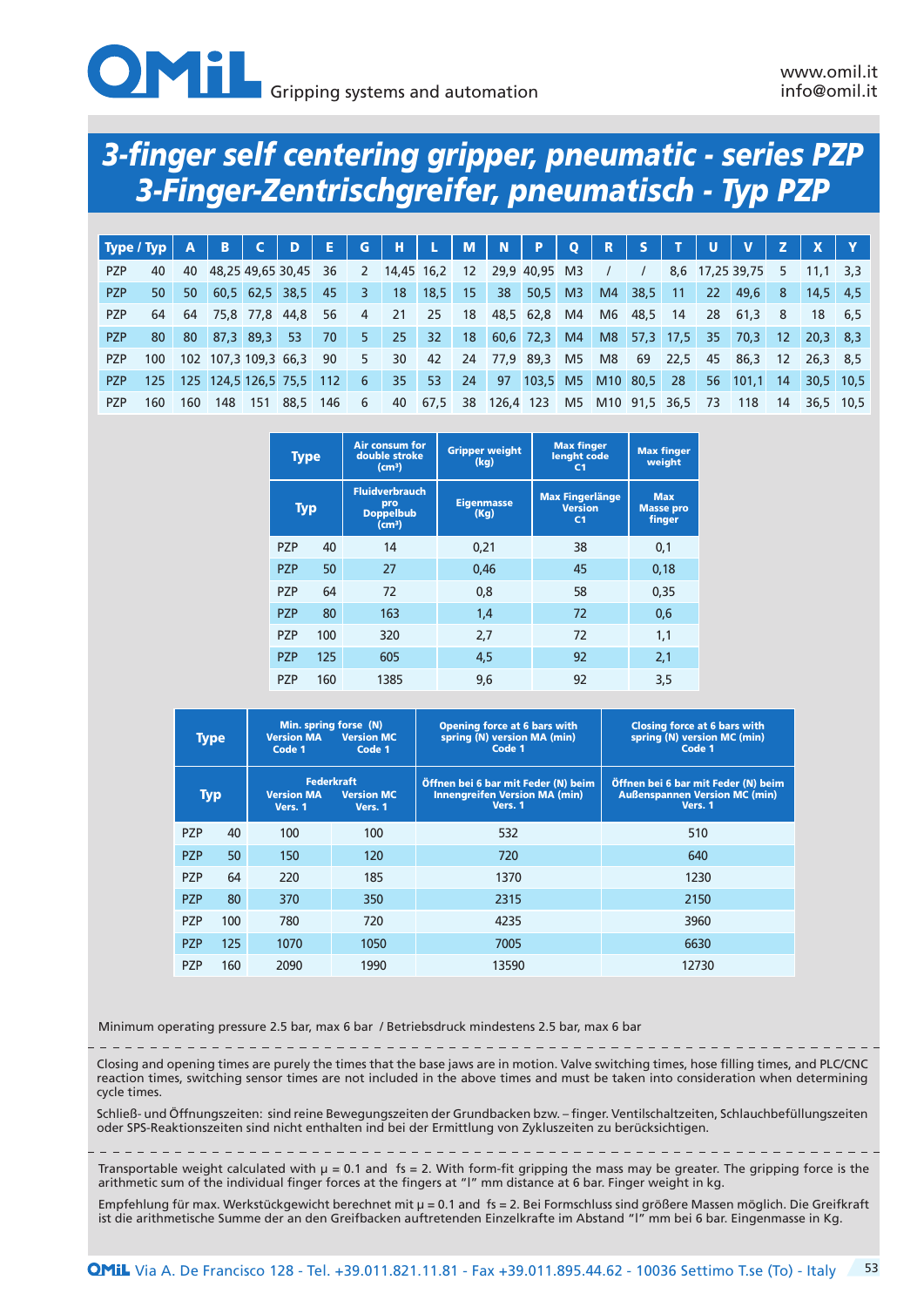

Dust-protection version - Code DP Staubdicht-Version - Version DP



**Rating IP 64**



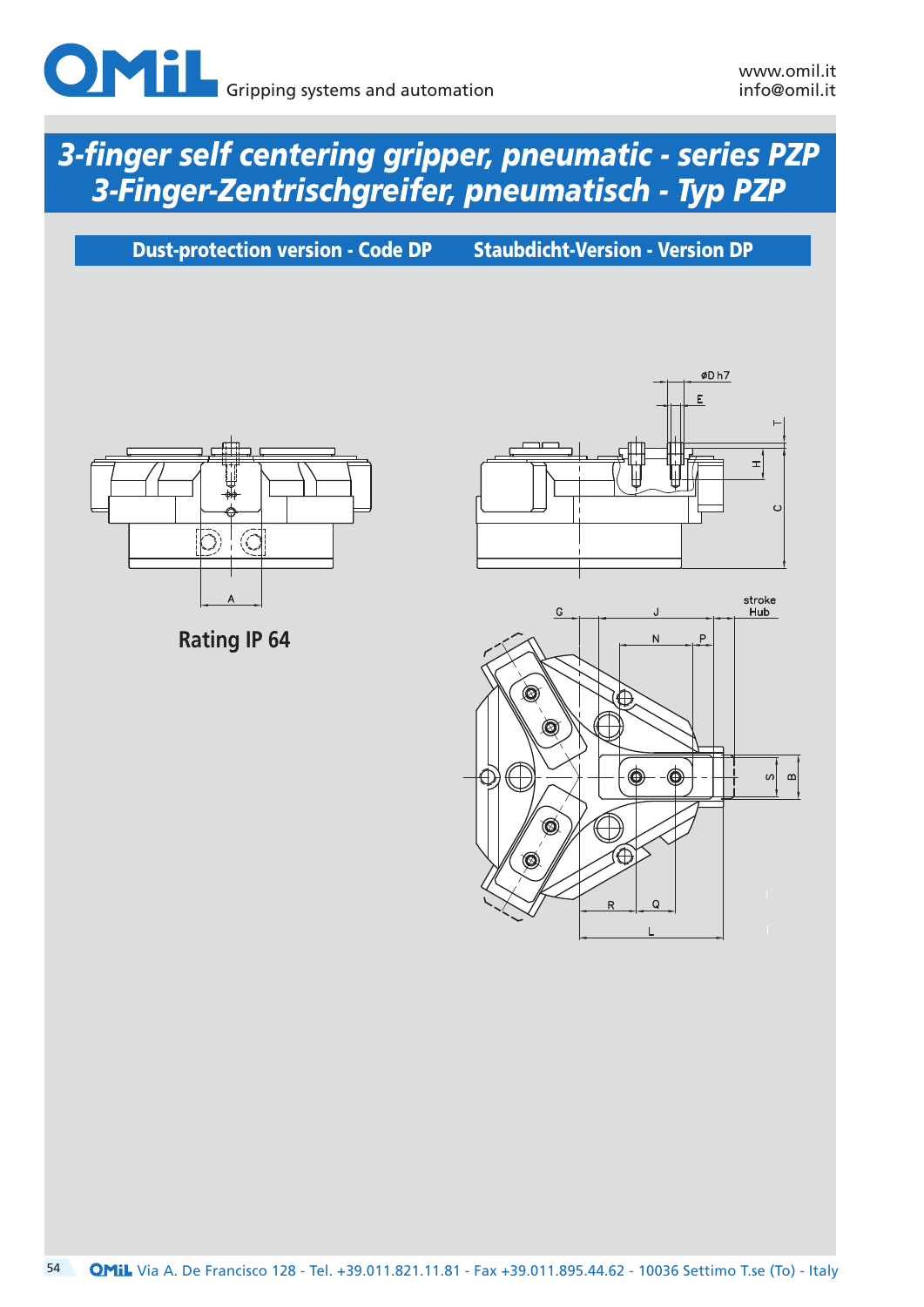| <b>Type</b>       |          |              | C          |               | <b>Gripper weight (kg)</b><br>Eigenmasse (kg) |              |            |               |  |  |
|-------------------|----------|--------------|------------|---------------|-----------------------------------------------|--------------|------------|---------------|--|--|
| <b>Typ</b>        | standard | <b>MC/MA</b> | <b>TDM</b> | <b>TDM-MC</b> | standard                                      | <b>MC/MA</b> | <b>TDM</b> | <b>TDM-MC</b> |  |  |
| 40<br><b>PZP</b>  | 31,2     | 39,2         | 45,65      | 53,65         | 0,16                                          | 0,18         | 0,19       | 0,21          |  |  |
| 50<br><b>PZP</b>  | 38,5     | 49           | 56,5       | 67            | 0,33                                          | 0,41         | 0,31       | 0,46          |  |  |
| <b>PZP</b><br>64  | 48,8     | 62,3         | 69,8       | 83,3          | 0,6                                           | 0,71         | 0,7        | 0,8           |  |  |
| <b>PZP</b><br>80  | 54,8     | 69,8         | 79,8       | 94,8          | $\mathbf{1}$                                  | 1,17         | 1,2        | 1,4           |  |  |
| 100<br><b>PZP</b> | 65,8     | 85,8         | 95,8       | 115,8         | 1,9                                           | 2,44         | 2,3        | 2,7           |  |  |
| 125<br><b>PZP</b> | 73,5     | 98           | 108,5      | 133           | 2,9                                           | 3,7          | 3,7        | 4,5           |  |  |
| 160<br><b>PZP</b> | 89,5     | 119,5        | 129,5      | 159,5         | 6,5                                           | 8,9          | 7,8        | 9,6           |  |  |
| 200<br><b>PZP</b> | 104,5    | 140,5        |            |               | 12                                            | 16,7         |            |               |  |  |
| 240<br><b>PZP</b> | 136,6    | 180,6        |            |               | 21,5                                          | 25,5         |            |               |  |  |
| 300<br><b>PZP</b> | 159,5    | 209,5        |            |               | 35,5                                          | 46           |            |               |  |  |

| <b>Type</b>       |      |    |    |                |      |      |       |       |    |      |              |                | R              |                         |     | <b>Stroke for</b><br>version (mm)<br>code 2<br>code 1 |                          |
|-------------------|------|----|----|----------------|------|------|-------|-------|----|------|--------------|----------------|----------------|-------------------------|-----|-------------------------------------------------------|--------------------------|
| <b>Typ</b>        | A    | B  | D  | E              | G    | н    | J     |       | N  | P    | $\mathbf{o}$ | C <sub>1</sub> | C <sub>2</sub> | $\overline{\mathbf{s}}$ |     | <b>Version (mm)</b><br>cod. 1                         | <b>Hub pro</b><br>cod. 2 |
| <b>PZP</b><br>40  | 15   | 13 | 4  | M2,5           | 5    | 10,1 | 24    | 32,6  | 18 | 3    | 8            | 13             |                | 12                      | 1,9 | 2,5                                                   |                          |
| <b>PZP</b><br>50  | 19,5 | 15 | 5  | M <sub>3</sub> | 5,5  | 13   | 32    | 41,5  | 21 | 5,5  | 12           | 15,5           | 17             | 14                      | 1,9 | 4                                                     | $\overline{2}$           |
| <b>PZP</b><br>64  | 22   | 17 | 6  | M <sub>4</sub> | 5    | 15,5 | 38    | 48,2  | 24 | 7    | 13           | 17,5           | 17,5           | 15                      | 2,4 | 6                                                     | 3                        |
| <b>PZP</b><br>80  | 29   | 21 | 8  | M <sub>5</sub> | 6,3  | 15,5 | 47,4  | 59,5  | 30 | 8,7  | 16           | 22             | 22             | 20                      | 2,4 | 8                                                     | 4                        |
| 100<br><b>PZP</b> | 32   | 26 | 10 | M <sub>6</sub> | 8    | 20,5 | 59    | 74,3  | 37 | 11   | 20           | 27,5           | 27,5           | 23,5                    | 3,4 | 10                                                    | 5                        |
| 125<br><b>PZP</b> | 37   | 27 | 10 | M <sub>6</sub> | 12   | 20,5 | 70    | 88,4  | 45 | 12,5 | 24           | 35             | 35             | 24                      | 3,4 | 13                                                    | 6                        |
| 160<br><b>PZP</b> | 60   | 35 | 14 | M10            | 16,9 | 25,5 | 88,2  | 112,5 | 54 | 17,1 | 32           | 45             | 45             | 32                      | 4,4 | 16                                                    | 8                        |
| 200<br><b>PZP</b> | 68   | 42 | 16 | M12            | 12,3 | 25,5 | 116,9 | 138   | 66 | 27,2 | 40           | 49             | 48,3           | 34                      | 4,4 | 25                                                    | 14                       |
| 240<br><b>PZP</b> | 80   | 46 | 16 | M12            | 12,5 | 29,5 | 137,5 | 159   | 72 | 35   | 44           | 57             | 57             | 44                      | 4,4 | 30                                                    | 17                       |
| 300<br><b>PZP</b> | 95   | 55 | 22 | M16            | 22,1 | 41,5 | 157   | 188   | 81 | 36,6 | 46           | 79             | 79,5           | 51                      | 5,8 | 35                                                    | 20                       |

The "dust-protection" option increase the degree of protection against penetration substances. The screw connection diagram shifts by the height of the intermediate jaw. The finger length is still measured from the upper edge of the gripper housing

Die Option "Staubdicht" erhoht den Schutzgrad gegen eindringende Stoffe. Das Anschraubbild verschiebt sich um die Hohe der Zwischenbacke. Die Fingerlange ist weiter ab Oberkante des Greifergehauses zu messen.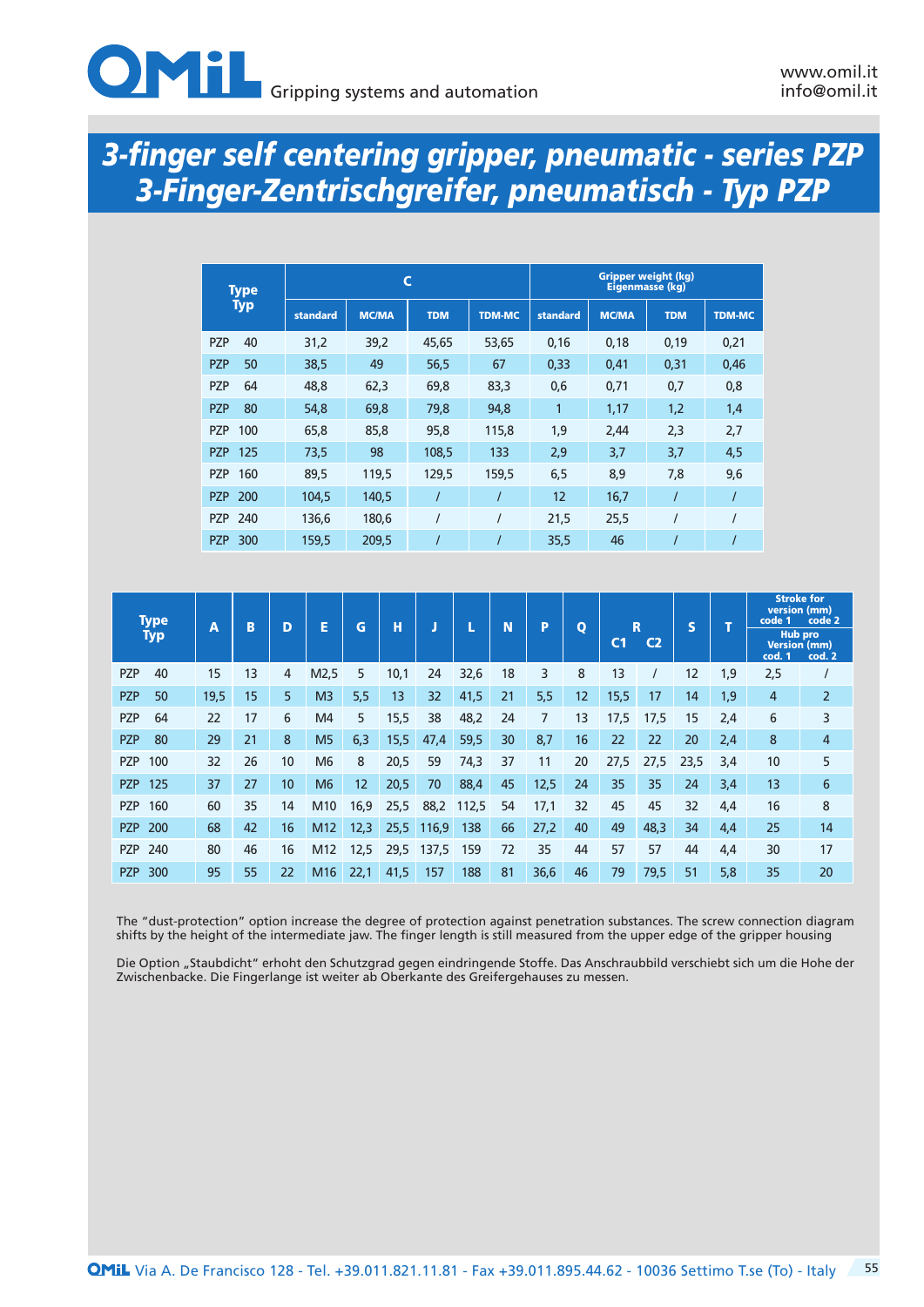

### Spring-loaded pressure piece - Code P / Federnder Andrückstern - Version P





| <b>Type</b> |     |    |      |           |                | <b>Stroke</b>  | <b>Min. force</b><br>(N) |  |  |
|-------------|-----|----|------|-----------|----------------|----------------|--------------------------|--|--|
| <b>Typ</b>  |     | A  | B    | C         | D              | <b>Hub</b>     | <b>Min. Kraft</b><br>(N) |  |  |
| P-PZP       | 40  | 8  | 22   | 32,7      | 3              | 2,5            | 5 N                      |  |  |
| P-PZP       | 50  | 10 | 27   | 41,3      | $\overline{4}$ | 3              | 12 N                     |  |  |
| P-PZP       | 64  | 10 | 32   | 51,5      | $\overline{4}$ | $\overline{4}$ | 11 N                     |  |  |
| P-PZP       | 80  | 12 | 40   | 58        | $\overline{4}$ | $\overline{4}$ | 18 N                     |  |  |
| P-PZP       | 100 | 12 | 50   | 68,9      | $\overline{4}$ | 5              | 35 N                     |  |  |
| P-PZP       | 125 | 15 | 62,5 | 77.6      | 4              | 6              | 105 N                    |  |  |
| P-PZP       | 160 | 20 | 80   | 92,1      | 5              | 6              | 205 N                    |  |  |
| P-PZP       | 200 | 25 |      | 100 108,1 | 6              | 6              | 247 N                    |  |  |
| P-PZP       | 240 | 27 | 130  | 142       | 6              | 7,5            | 240 N                    |  |  |
| P-PZP       | 300 | 30 | 160  | 162       | 6              | 8              | 160 N                    |  |  |

For spring-supported positioning of the workpiece against a stop after the gripper has opened. Expecially developed for loading machines. The pressure piece cannot be combined with the dust-protection version.

Zum federgestutzten Positionieren des Werkstuckes gegen einen Anschlag nach dem Offnen des Greifers. Speziell entwickelt zum Beladen von Werkzeugmaschinen.. Der Andruckstern ist nicht kombinierbar mit der Staubdichtoption.

#### Cannot be used with dust protection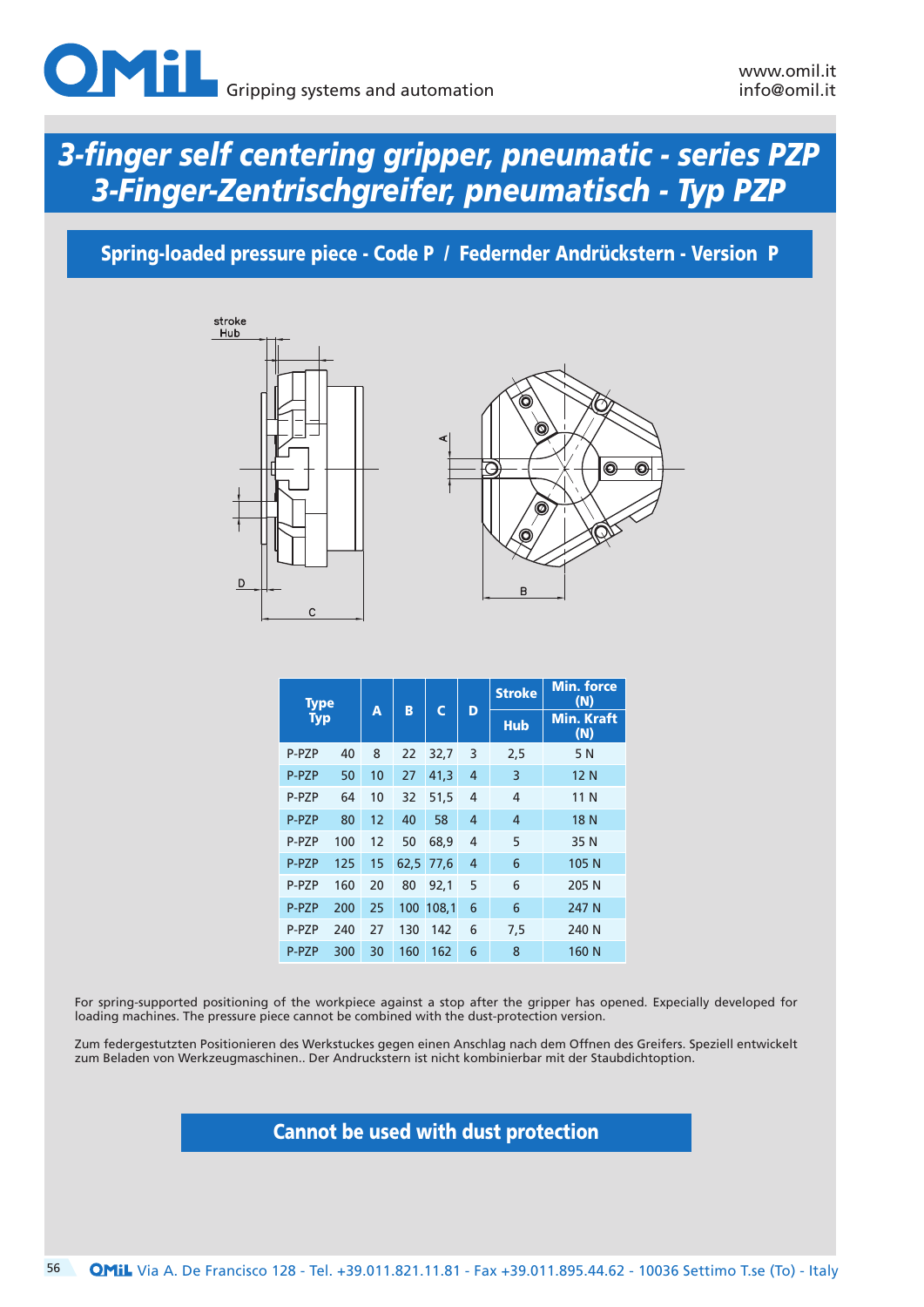## Precision version – code HP / Präzisions-Version - HP

| <b>Type</b> |     |    |                |       | <b>Standard</b> |     |     |                | <b>MC/MA</b> |  |  |
|-------------|-----|----|----------------|-------|-----------------|-----|-----|----------------|--------------|--|--|
| <b>Typ</b>  |     | A  | B              | C     | D               | E   | G   | н              | C            |  |  |
| HP-PZP      | 40  | 8  | $\overline{2}$ | 27    | 4               | 36  | 4   | $\overline{2}$ | 34,9         |  |  |
| HP-PZP      | 50  | 12 | 3              | 33,8  | 5               | 45  | 3   | $\overline{2}$ | 44,2         |  |  |
| HP-PZP      | 64  | 13 | 4              | 43,1  | 6               | 56  | 7   | 2,5            | 56,5         |  |  |
| HP-PZP      | 80  | 16 | 5              | 49,1  | 8               | 70  | 7   | 2,5            | 64           |  |  |
| HP-PZP      | 100 | 20 | 5              | 59.1  | 10              | 90  | 6   | 3              | 79           |  |  |
| HP-PZP      | 125 | 24 | 6              | 66,8  | 10              | 112 | 8   | 3              | 91,2         |  |  |
| HP-PZP      | 160 | 32 | 6              | 80,8  | 14              | 146 | 7,5 | 4              | 110,7        |  |  |
| HP-PZP      | 200 | 40 | 8              | 95.8  | 16              | 184 | 11  | 4              | 131,7        |  |  |
| HP-PZP      | 240 | 44 | 8              | 127.9 | 16              | 220 | 16  | 4              | 171,9        |  |  |
| HP-PZP      | 300 | 46 | 10             | 145.8 | 22              | 270 | 6,5 | 6              | 195,7        |  |  |

The indicated tollerances just refer to the types of precision versions shows in the chart of technical specifications. All other types of precision versions are available on request.

Die angegebenen Toleranzen beziehen sich nur auf die in den technischen Datentabellen abgebildeten Varianten der Prazisions-Versionen. Alle anderen Varianten an Prazisions-Versionen auf Anfrage moglich.



### Hose-free direct connection / Schlauchloser Direktanschluss

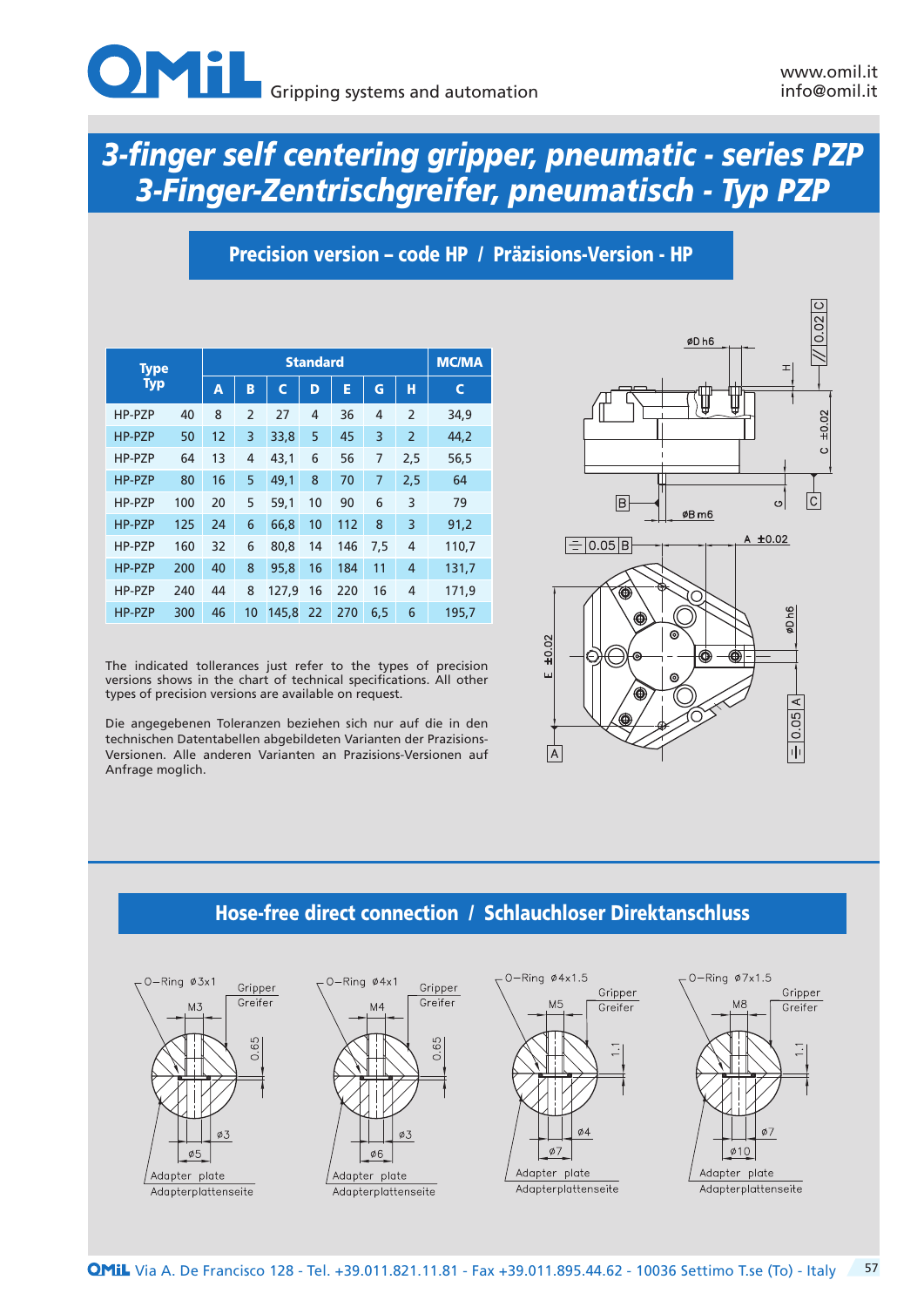## Finger load / Fingerbelastung



| <b>Type</b><br><b>Typ</b> |     | CA<br>(N) | <b>MR</b><br>(Nm) | <b>MF</b><br>(Nm) | <b>MT</b><br>(Nm) |
|---------------------------|-----|-----------|-------------------|-------------------|-------------------|
| P7P                       | 40  | 220       | 11                | 4                 | 9                 |
| P7P                       | 50  | 450       | 22                | 9                 | 18                |
| P7P                       | 64  | 1000      | 53                | 37                | 36                |
| P7P                       | 80  | 1350      | 85                | 49                | 54                |
| P7P                       | 100 | 1780      | 104               | 62                | 72                |
| P7P                       | 125 | 2480      | 130               | 92                | 105               |
| P7P                       | 160 | 3830      | 160               | 118               | 155               |
| P7P                       | 200 | 4480      | 178               | 125               | 165               |
| P7P                       | 240 | 5300      | 225               | 140               | 230               |
| P7P                       | 300 | 6600      | 340               | 235               | 335               |

The indicated force and moment are static values, apply per base jaw and may occur simultaneously. MR may arise in additional to the moment generated by the gripping force itself.

Die angegebenen Kräfte und Momente sind statische Werte, gelten je Grundbacke und dürfen gleichzeitig auftreten. MR darf zusätzlich zu dem durch die Greifkraft erzeugten Moment auftreten.

> Mounting Kit for Inductive proximity switches Code B + Inductive proximity switch diameter Anbausatz montierbar für Induktive Näherungsschalter Version B + Induktiver Näherungsschalterdurchmesser

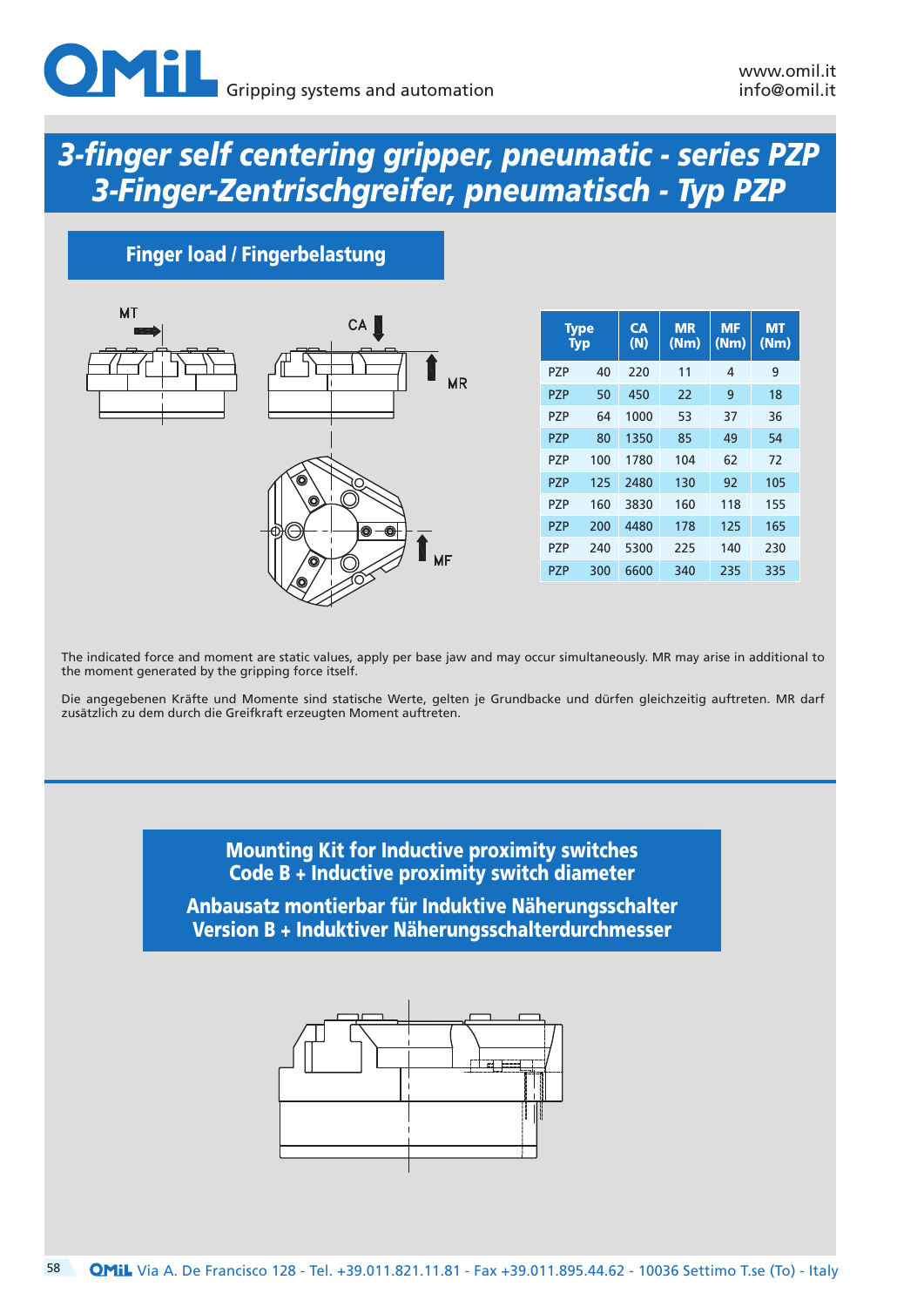

Electronic magnetic switches End position monitoring for mounting in the C-slot

> Elektronische Magnetschalter Endstellungsabfrage in C-Nut montiert

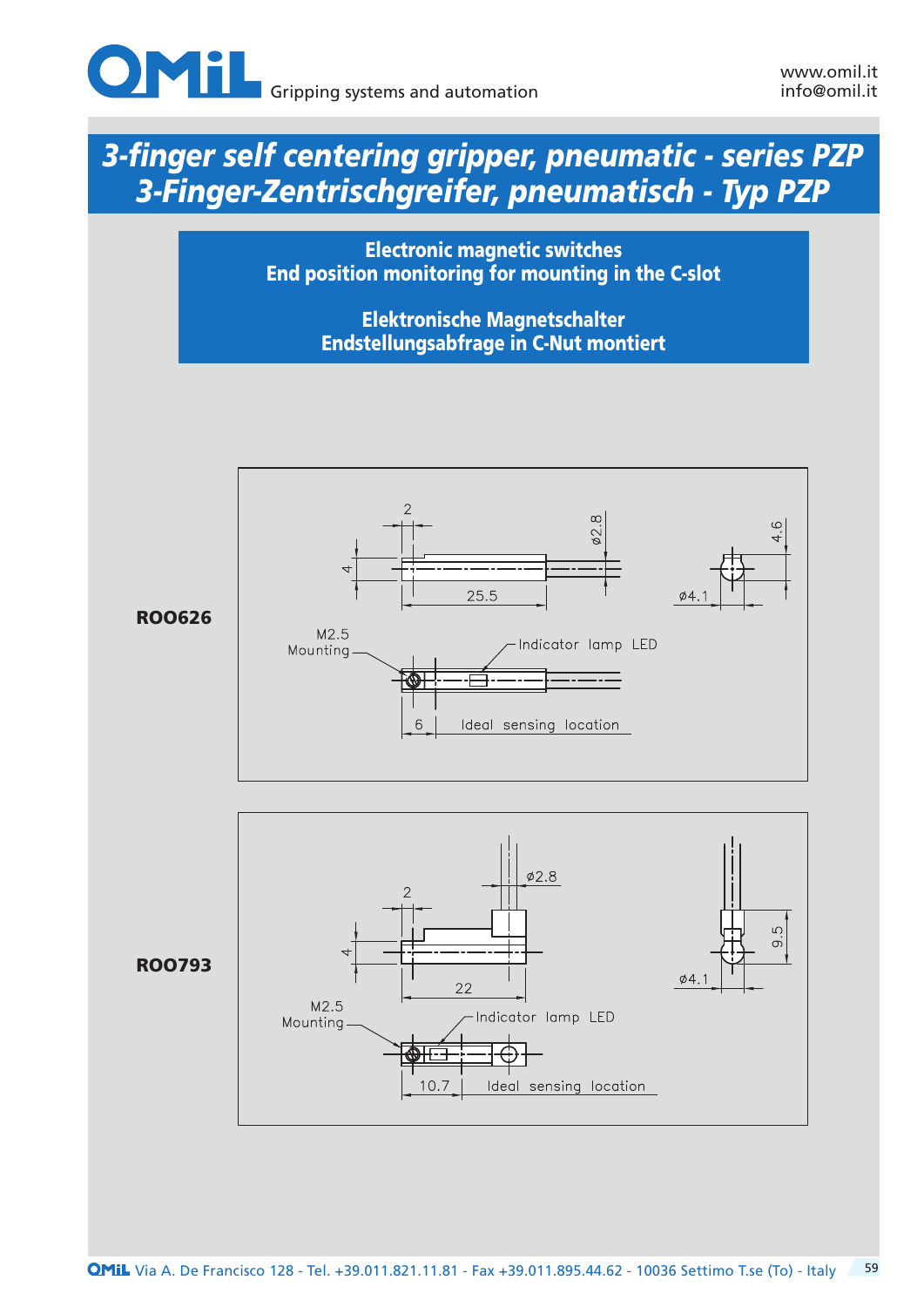

Gripping force at 6 bar in N at l mm Greifkraft (N) in Abhängigkeit der Fingerlänge "l" (mm) bei 6 bar

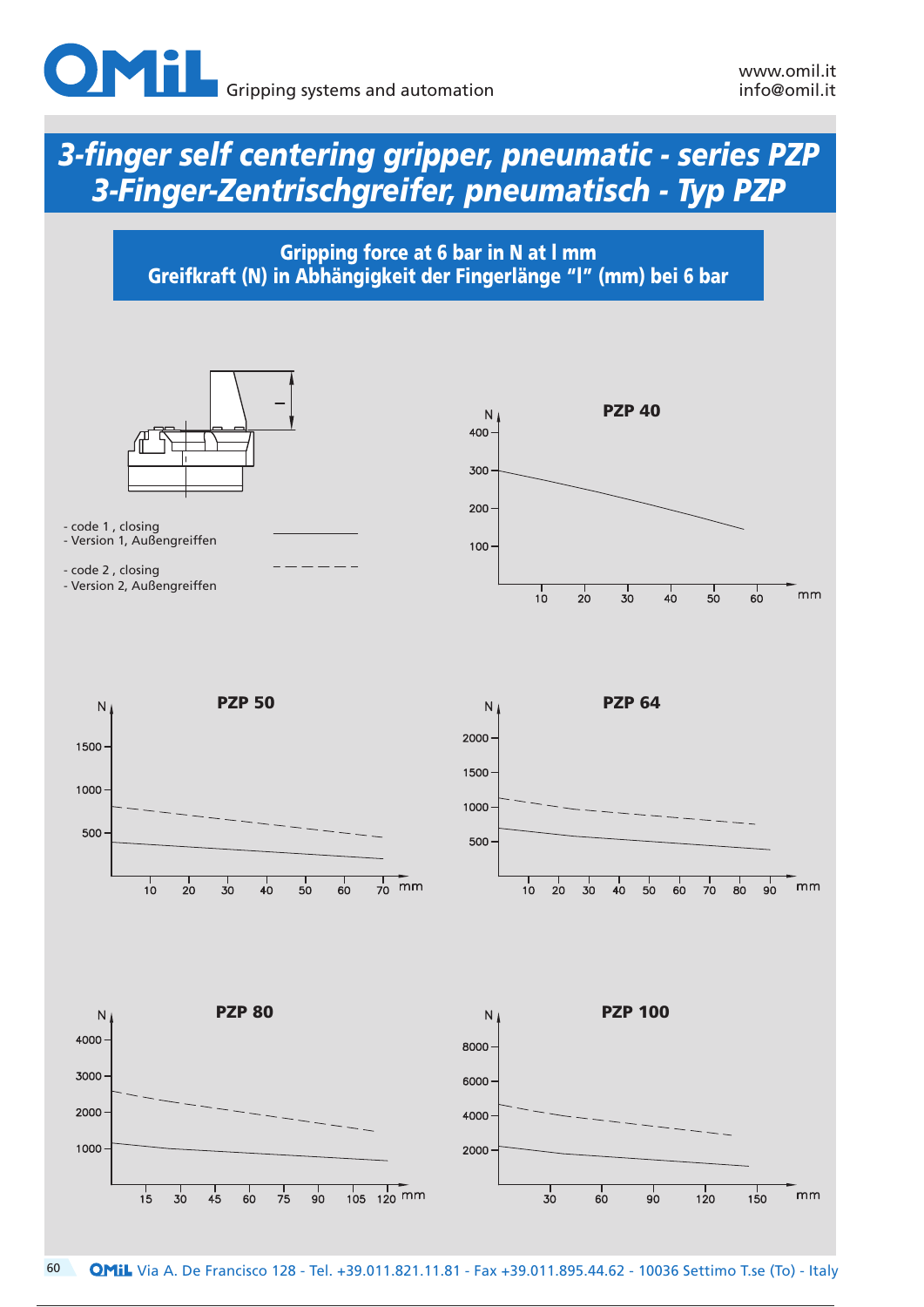

Gripping force at 6 bar in N at l mm Greifkraft (N) in Abhängigkeit der Fingerlänge "l" (mm) bei 6 bar

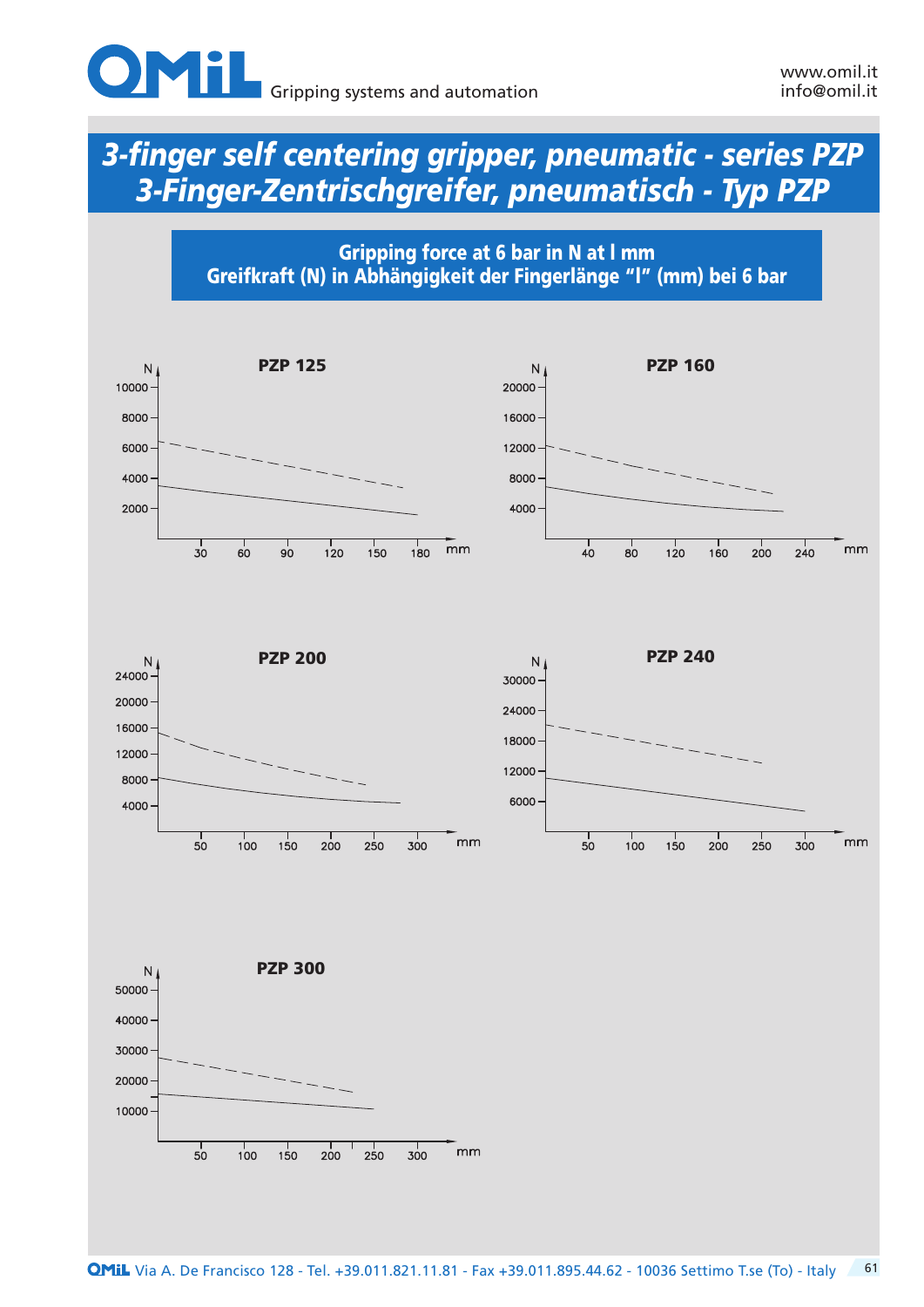### Quick-change Jaw System - Code TY Backenschnellwechselsysteme - Version TY







**Base: TY-B + size Adapter: TY-A + size Each adapter Kit included n. 2 shaft Jedes adapter Kit enthält 2 Bolzen**

| <b>Type</b> |            |    |     |    |     |    |                 |      |    |    |                |    |     |                 |                | <b>Base</b> | <b>Weight</b><br>(kg)<br>. Adapter                          | <b>Max</b><br><b>Force</b><br>(N) | <b>Max Torque</b><br><b>MR</b><br>(Nm) |                                                   |
|-------------|------------|----|-----|----|-----|----|-----------------|------|----|----|----------------|----|-----|-----------------|----------------|-------------|-------------------------------------------------------------|-----------------------------------|----------------------------------------|---------------------------------------------------|
|             | <b>Typ</b> | A  | B   | ∼  | D   | E  | G               | н    | J  |    | M              | N  | P   | $\mathbf{o}$    | R              | CH          | <b>Eigenmasse</b><br>(Kg)<br><b>Basis</b><br><b>Adapter</b> |                                   | Max.<br>zul.<br><b>Kraft</b><br>N)     | Max. zul.<br><b>Belastungs-</b><br>moment<br>(Nm) |
| <b>TY</b>   | 50         | 17 | 23  | 12 | 5,5 | 20 | M <sub>3</sub>  | 9,1  | 8  | 5  | 1,5'           | 5  | 2,2 | M <sub>3</sub>  | 1,5            | 2,5         | 0,02                                                        | 0,002                             | 1050                                   | 36                                                |
| <b>TY</b>   | 64         | 22 | 28  | 13 | 7,5 | 24 | M <sub>4</sub>  | 10   | 6  | 6  | 2,2            | 6  | 2,5 | M <sub>4</sub>  | 1,5            | 3           | 0,04                                                        | 0,005                             | 1535                                   | 89                                                |
| <b>TY</b>   | 80         | 28 | 32  | 16 | 8   | 28 | M <sub>5</sub>  | 10,5 | 9  | 8  | $\overline{2}$ | 8  | 2,5 | M <sub>5</sub>  | $\overline{2}$ | 3           | 0,08                                                        | 0,011                             | 3250                                   | 168                                               |
| <b>TY</b>   | 100        | 35 | 40  | 20 | 10  | 34 | M <sub>6</sub>  | 15,5 | 12 | 10 | 2,5            | 10 | 3   | M <sub>6</sub>  | $\overline{2}$ | 4           | 0,1                                                         | 0,024                             | 5900                                   | 312                                               |
| <b>TY</b>   | 125        | 42 | 50  | 24 | 13  | 42 | M <sub>6</sub>  | 15,5 | 12 | 10 | 2,5            | 10 | 3   | M6              | $\overline{2}$ | 5           | 0,27                                                        | 0,046                             | 8450                                   | 442                                               |
| <b>TY</b>   | 160        | 52 | 68  | 32 | 18  | 50 | M10             | 19,5 | 18 | 14 | 3,4            | 14 | 4   | M10             | 0,5            | 8           | 0,48                                                        | 0,077                             | 16090                                  | 936                                               |
| <b>TY</b>   | 200        | 75 | 78  | 40 | 19  | 60 | M <sub>12</sub> | 19,5 | 17 | 16 | 3,5            | 16 | 4   | M <sub>12</sub> |                | 8           | 0,9                                                         | 0,16                              | 18330                                  | 1316                                              |
| <b>TY</b>   | 240        | 85 | 98  | 44 | 27  | 80 | M <sub>12</sub> | 30   | 21 | 16 | 3,7            | 16 | 4   | M <sub>12</sub> | $\overline{2}$ | 12          | 1,5                                                         | 0,3                               | 28000                                  | 2090                                              |
| <b>TY</b>   | 300        | 95 | 104 | 46 | 29  | 85 | M <sub>16</sub> | 30   | 27 | 22 | 6              | 22 | 6   | M <sub>16</sub> | 3              | 12          | $\overline{2}$                                              | 0,41                              | 37300                                  | 3250                                              |

The TY quick-change jaw system enables top jaws to be changed on the gripper manually and rapidly. An adapter (TY-A) and a base (TY-B) are required for each gripper jaw. TheTY consists of a base, which is stationary fixed with the gripper, and two adapter pins, which are to be fastened at the top jaw, which is to be exchanged.

The form-fit locking mechanism ensures a fast exchange of the gripper fingers. The evenness in height of the BASE is +/- 0,05 mm and the replacement accuracy of a top jaw in connection with the ADAPTER is +/-0,02 mm.

Attention at the max. permissible finger length and the permissible load values for the gripper used. Caution: the locking surfaces must keep free of grease and oil.

Das Schnellwechselsystem TY ermöglicht den manuellen und schnellen Wechsel der Aufsatzbacken am Greifer. Ein Adapter (TY-A) und eine Basis (TY-B) werden für jede Greiferbacke benötigt. Das TY besteht aus einer Basis, die fest mit dem Greifer verschraubt wird, und zwei Adapterzapfen, die an die zu wechselnden Aufsatzbacken befestigt werden. Die formschlüssige Verriegelungsmechanik gewährleistet den schnellen Austausch der Greiferfinger.

Die Höhengleichheit der BASE liegt bei +/- 0,05 mm und die Austauschgenauigkeit einer Aufsatzbacke in Verbindung mit den ADAPTER bei +/-0,02 mm.

Unabhängig davon sind auf die max. zulässigen Fingerlänge sowie die zulässigen Belastungswerte des eingesetzten Greifers zu achten. Achtung: Verriegelungsflächen müssen frei von Fetten und Ölen bleiben!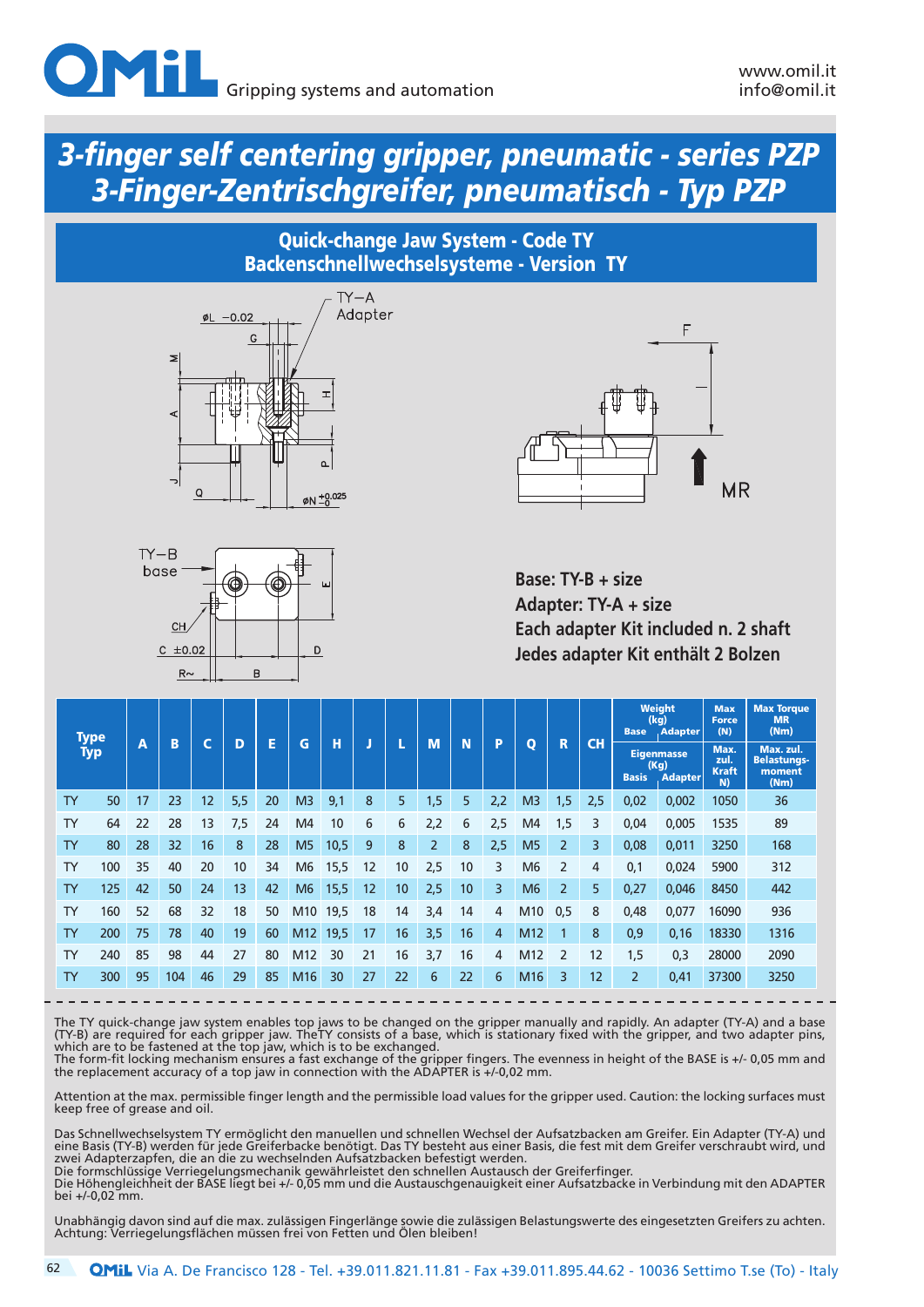



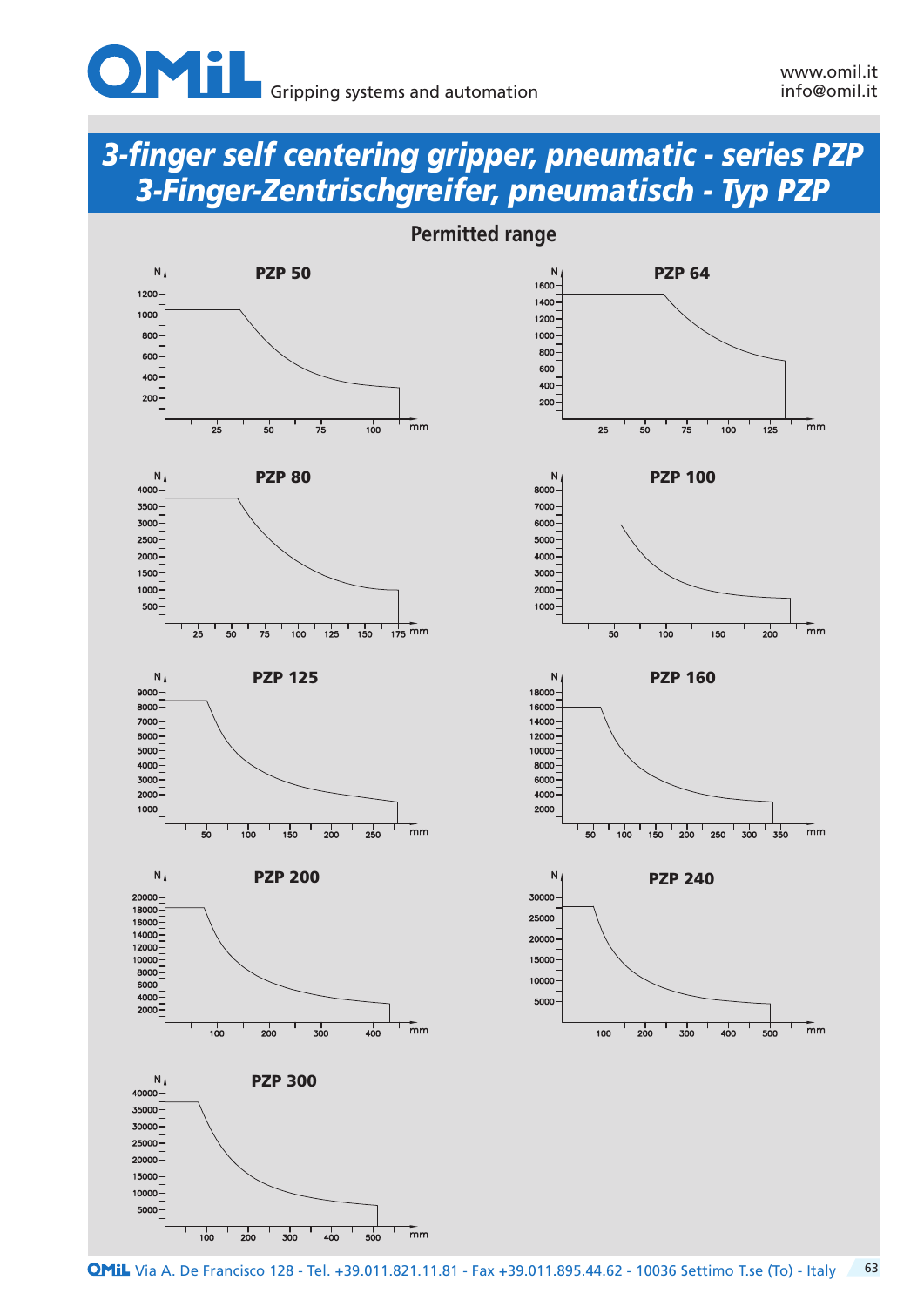

#### Universal intermediate jaw - Code JUS Universelle Zwischenbacke - Version JUS





| <b>Type</b> |     | B   |              | D           | E  | G               | н              |                   |                | M   | N  |               | R            |             |            | U    | z                    | <b>Grid</b> | <b>Strokel</b> |            |
|-------------|-----|-----|--------------|-------------|----|-----------------|----------------|-------------------|----------------|-----|----|---------------|--------------|-------------|------------|------|----------------------|-------------|----------------|------------|
| <b>Typ</b>  |     | A   |              |             |    |                 |                |                   | IJ             |     |    |               | $\mathbf{o}$ |             |            |      |                      |             | Rastermaß      | <b>Hub</b> |
| <b>JUS</b>  |     |     | 40 21.5 41.5 | 21          | 24 | $\overline{4}$  | M2,5 5,5       |                   | 2              | 8   | 16 | 7             |              | $5,5$ $3,2$ | 10         | 14   | 020                  | 2,1         |                | 20         |
| <b>JUS</b>  | 50  | 26  | 58           | 25          | 30 | 5               | M <sub>3</sub> | 5,5               | $\overline{2}$ | 12  | 16 | 9             | 6, 5         |             | $3,2$ 10,5 | 14   | $-0, 532, 5$ 2,4     |             | 1,5            | 33         |
| <b>JUS</b>  | 64  | 29  | 63,5         | - 31        | 36 | 6               | M4             | 8,5               | 2,5            | -13 | 16 | 10            | 8            | 4,2         | 11         | 14   | 0, 833, 8            | 2,9         | 1,5            | 33         |
| <b>JUS</b>  | 80  | 34  | 79           | 34,5        | 42 | 8               | M <sub>5</sub> | 10 <sup>°</sup>   | 2,5            | 16  | 20 | 14            | 9,5          | 5,2         | 13         |      | $14.5 \quad 0.544.5$ | 3,9         | $\overline{2}$ | 44         |
| <b>JUS</b>  | 100 | -39 |              | 96,5 39,5   | 47 | 10              | M <sub>6</sub> | $12 \overline{ }$ | 3              | 20  | 20 | 16,5 10,5 6,6 |              |             | 10         |      | 14,5 1,356,3         | 3,9         | 2,5            | 55         |
| <b>JUS</b>  | 125 | 42  | $111,5$ 43   |             | 52 | 10 <sup>1</sup> |                | $M6$ 12,5         | $\overline{3}$ | 24  | 20 | 20            | 11           | 6,6         | 16         |      | $14,5 -1,270,8$ 3,9  |             | 3              | 72         |
| JUS         | 160 | 58  |              | 142 52,5 56 |    | 14              | M10            | 17                | 4              | 32  | 20 | 20            | 17           |             | 10,2 12,5  | - 15 | 282                  | 4,9         | $\overline{4}$ | 80         |
| JUS         | 200 | 68  | 182          | 63          | 70 |                 | 16 M12 17,5    |                   | $\overline{4}$ | 40  | 34 | 30            | 19           | 12,5        | 18         | 17.5 | 1113                 | 4,9         |                | 112        |



|                           |     | <b>Weight (kg)</b><br><b>Base Adapter</b>      | <b>Max</b><br><b>Force (N)</b> | <b>Max Torque</b><br><b>MR (Nm)</b>            |  |  |  |
|---------------------------|-----|------------------------------------------------|--------------------------------|------------------------------------------------|--|--|--|
| <b>Type</b><br><b>Typ</b> |     | <b>Eigenmasse (Kg)</b><br><b>Basis Adapter</b> | max. zul.<br><b>Kraft (N)</b>  | max. zul.<br><b>Belastungs-</b><br>moment (Nm) |  |  |  |
| <b>JUS</b>                | 40  | 0.04                                           | 130                            | 4.5                                            |  |  |  |
| <b>JUS</b>                | 50  | 0,07                                           | 160                            | 8.5                                            |  |  |  |
| <b>JUS</b>                | 64  | 0,11                                           | 300                            | 16                                             |  |  |  |
| <b>JUS</b>                | 80  | 0,17                                           | 500                            | 35                                             |  |  |  |
| <b>JUS</b>                | 100 | 0,26                                           | 800                            | 65                                             |  |  |  |
| <b>JUS</b>                | 125 | 0,35                                           | 1300                           | 135                                            |  |  |  |
| <b>JUS</b>                | 160 | 0,62                                           | 1800                           | 235                                            |  |  |  |
| <b>JUS</b>                | 200 | 1,18                                           | 2600                           | 450                                            |  |  |  |

The universal intermediate jaw allow fast tool-free and reliable plugging and shifting of top jaws at the gripper. Tool-free adjustment and clamping for an easy and fast conversion. Material: Aluminium alloy, anodized. The two-piece intermediate jaw allows fast exchange of the top.

Attention at the max. permissible finger length and the permissible load values for the gripper used. Caution: the locking surfaces must keep free og grease and oil

Die universelle Zwischenbacke ermöglicht ein schnelles werkzeugloses und zuverlässiges Stecken und Verschieben der Aufsatzbacken am Greifer. Werkzeugloses Verstellen und Klemmen für einfachstes und schnelles Umrüsten. Material: Aluminiumlegierung, eloxiert. Die zweiteilige Zwischenbacke ermöglicht den schnellen Aufsatzwechsel.

Unabhängig davon sind auf die max. zulässigen Fingerlänge sowie die zulässigen Belastungswerte des eingesetzten Greifers zu achten. Achtung: Verriegelungsflächen müssen frei von Fetten und Ölen bleiben!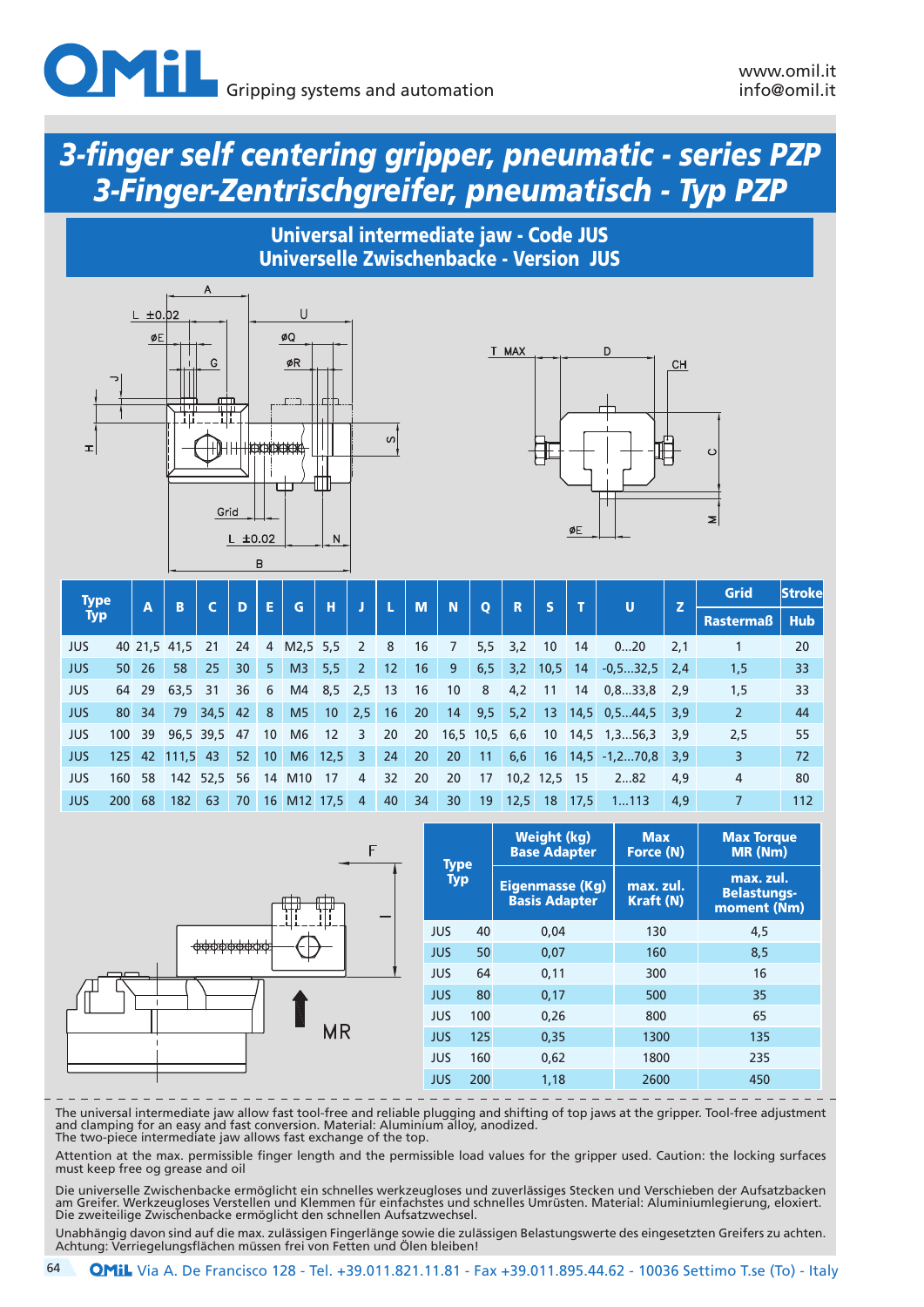



**PZP 40** N 160  $140$  $120 -$ 100 80 60 40  $20 \frac{1}{\text{mm}}$  $7^{1}_{5}$  $2<sup>1</sup>$  $50$  $100$